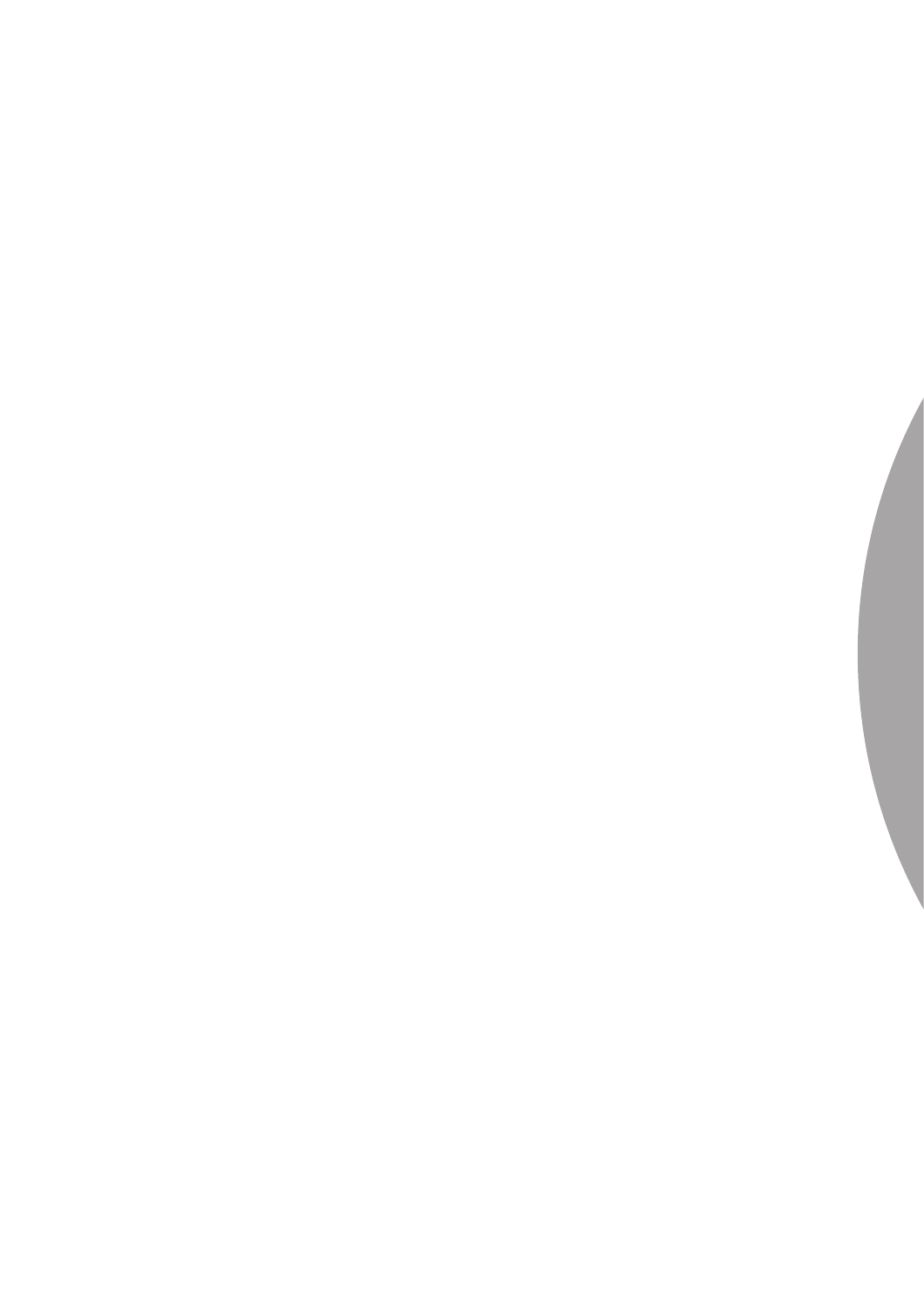# Iraq Solar Energy: From Dawn to Dusk

**Harry H. Istepanian July 2020**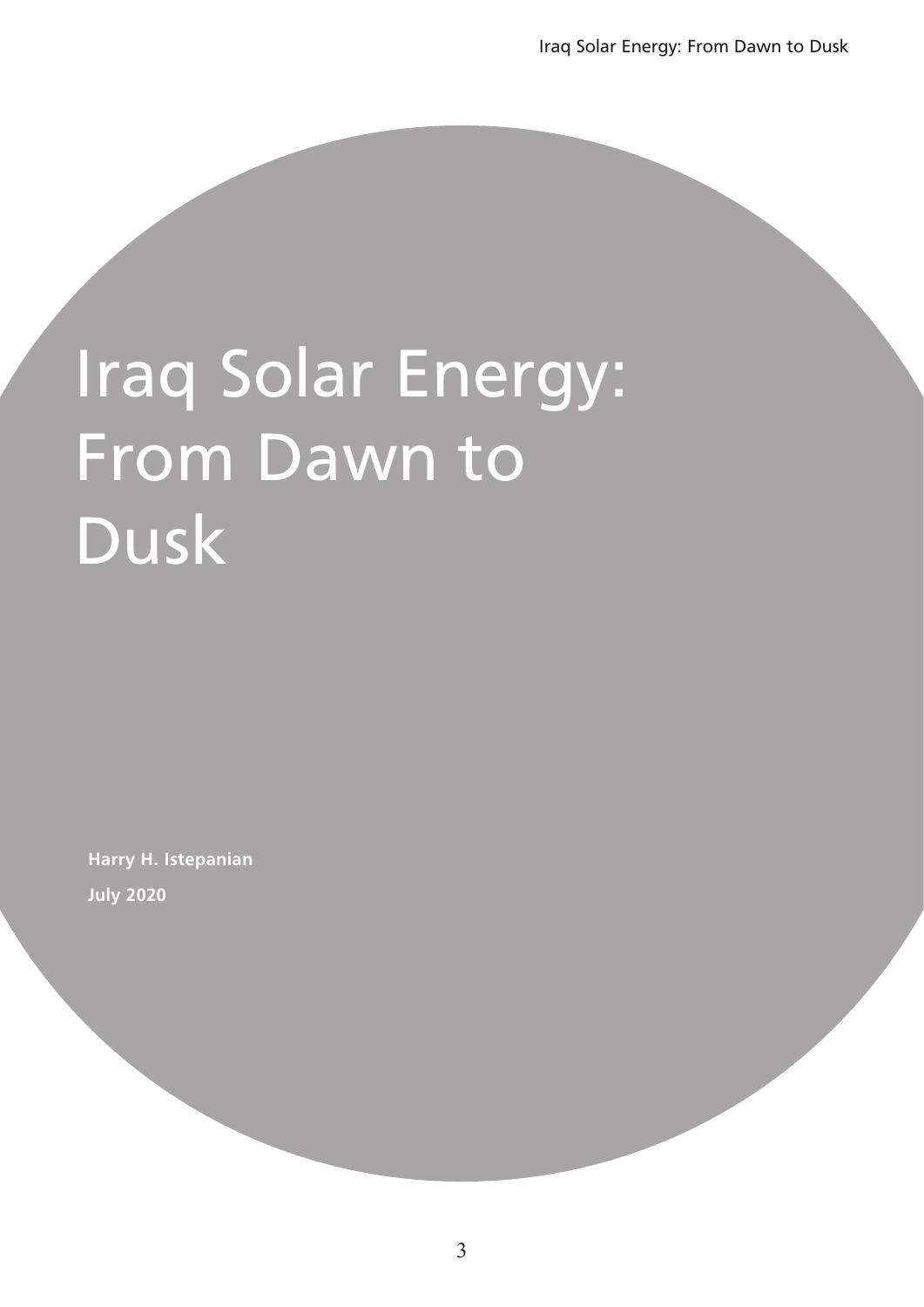The Hashemite Kingdom of Jordan The Deposit Number at The National Library: (2020/7/2454)

**يتحمل املؤلف كامل املسؤولية القانونية عن حمتوى مصنفه وال يعرب هذا املصنف عن رأي دائرة املكتبة الوطنية أو أي جهة حكومية أخرى.**

Istepanian, Harootyun Habib. Iraq Solar Energy: From Dawn to Dusk / Harootyun Habib Istepanian Amman: Friedrich-Ebert-Stiftung, 2020 (22) p. Deposit No.: 2020/7/2454

Published in 2020 by Friedrich-Ebert-Stiftung Jordan & Iraq FES Jordan & Iraq P.O. Box 941876 Amman11194 Jordan Email: fes@fes-jordan.org Website: www.fes-jordan.org

# **Not for Sale**

© FES Jordan & Iraq All rights reserved.

No part of this publication may be reprinted, reproduced or utilized in any form or by any means without prior written permission from the publishers. The views and opinions expressed in this publication are solely those of the original author. They do not necessarily represent those of the Friedrich-Ebert Stiftung or the editor.

ISBN: 978-9923-759-09-7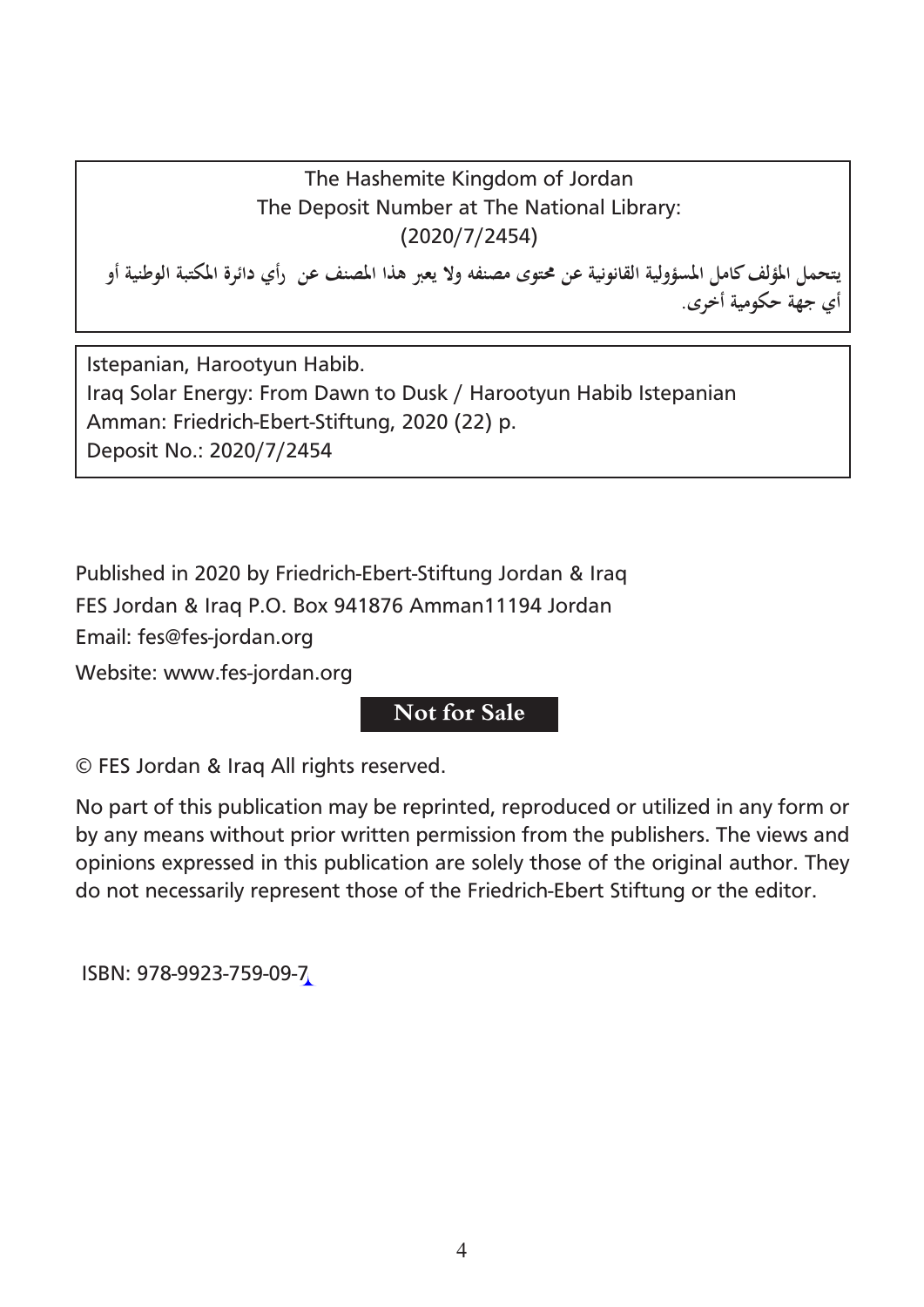#### **Disclaimer**

Any person utilizing this report acknowledges and agrees with the conditions of this Disclaimer. This report has been prepared with due care and best endeavors to ensure that all data and calculations included in this report are as accurate and complete as possible but we can provide no guarantees regarding the accuracy or completeness of any figures, analyses, conclusions or recommendations, especially where such data has been sourced from third parties. The data contained in this report are valid for the dates indicated. Subsequent changes to tariff schedules, exchange rates, fuel prices and other variables may affect the overall conclusions in the report. Unless we have specifically provided a written assurance to the contrary. The views expressed in this publication are not necessarily those of the Friedrich Ebert Stiftung ("FES") or of the organization for which the author works. FES (Amman, Jordan Office) and Al-Bayan Center for Planning and Studies (Al-Bayan) do not guarantee any statement made in this report and neither FES nor Al-Bayan or any of their employees accept any liability for any loss, damage or expense by any party, as a result of their reliance on any material contained in this report. All parties utilizing this report agree not to make any claim whatsoever against FES and Al-Bayan or any of their employees for any loss or damage suffered by any party, as a result of their reliance on any material contained in this report.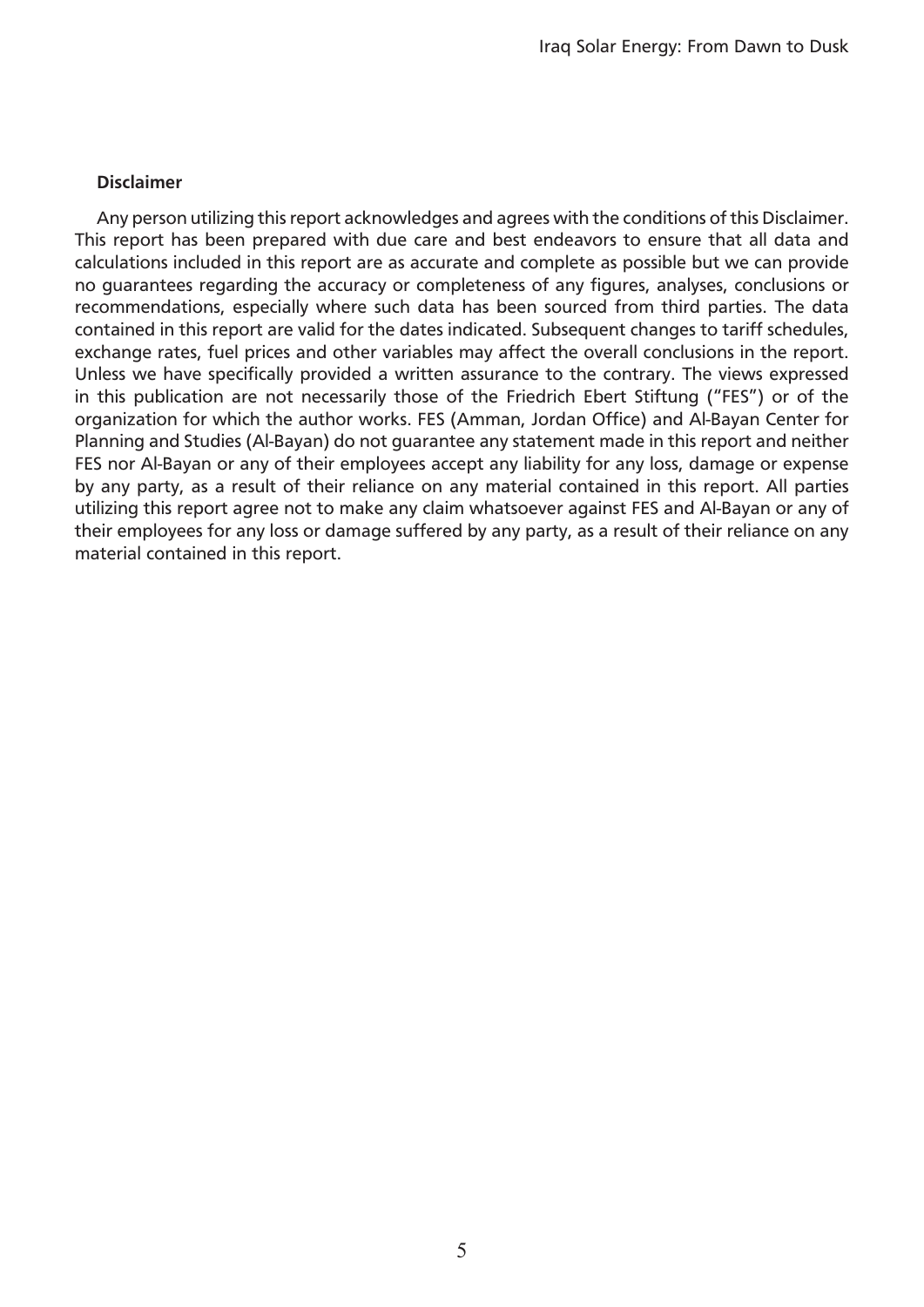#### **Acknowledgment**

This policy paper was supported by Friedrich Ebert Stiftung, Amman, Jordan. We especially thank Franziska Wehinger, the Deputy Resident Director and Coordinator of the Regional Climate and Energy Project who provided insight and expertise that greatly assisted the research, although Friedrich Ebert Stiftung, Amman, Jordan may not agree with all of the interpretations/ conclusions of this paper.

Special thanks to Al-Bayan Center for Planning and Studies, Baghdad, Iraq for his valuable contribution to make this work happen and Aymen Alfaisal and Ali Taher Alhammood for comments that greatly improved the manuscript.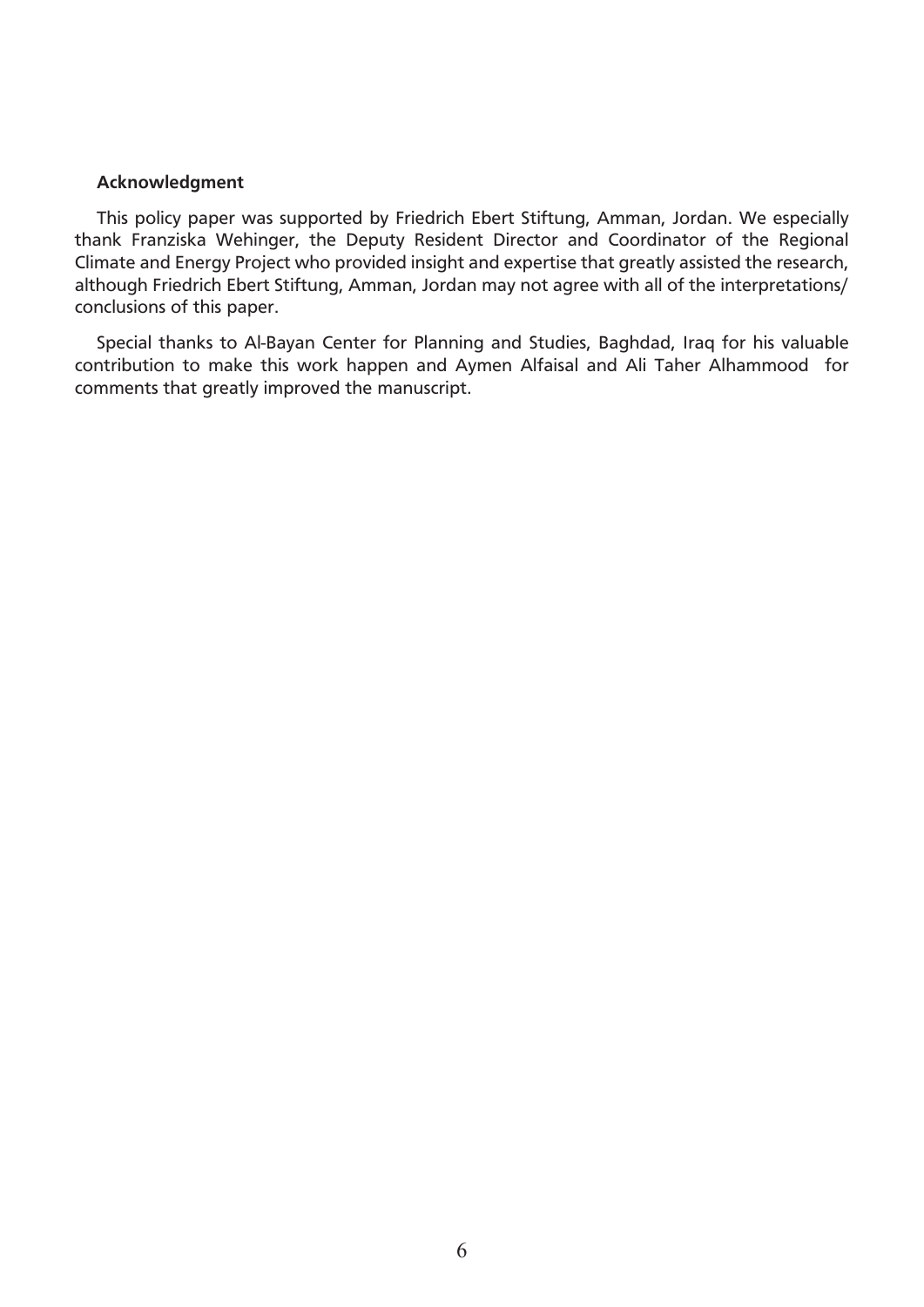# **Table of Contents**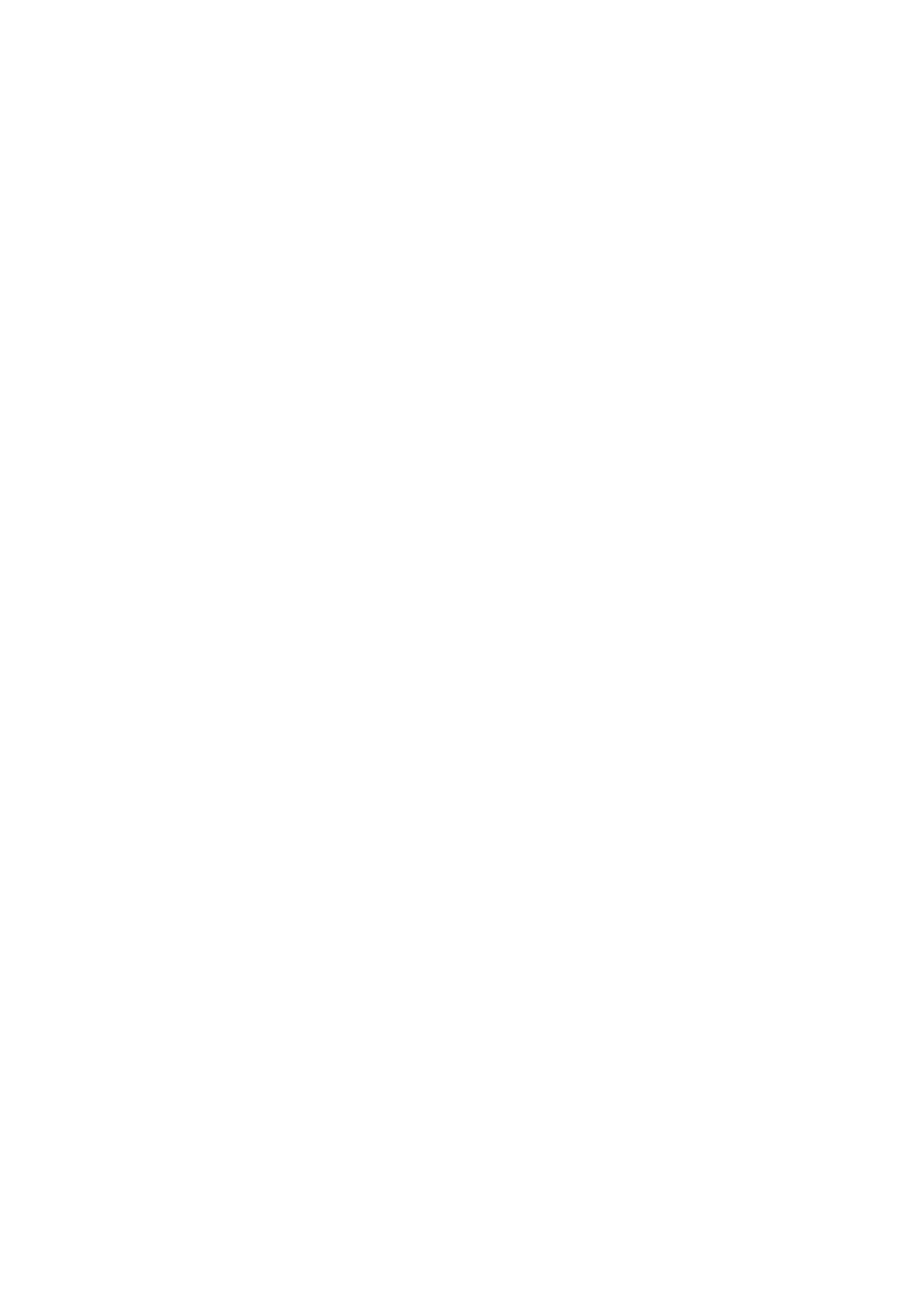# **Summary**

Iraq is facing multiple challenges for harnessing the indigenous energy resources and devising rational energy policy. The recent dramatic fall of oil prices, Iraq's economic and political shambles, the corona virus (COVID-19) epidemic and the huge expected deficit in the 2020 federal budget are making the task of tackling the electricity shortage more challenging than ever. Unless the government plans to keep the costs down, reform the electricity tariff, and restructure the electricity sector, it is unlikely the power shortage will be solved anytime in the future.

This paper analyses the country's solar energy policy and addresses the barriers for developing the renewable energy system in light of the country's recent turmoil. Green energy, like solar can make a significant contribution to reducing the share of imported energy, buffering oil exports, and reducing the subsidy burden on the government. Although Iraq tends to promote the country's solar energy in two ways: Utility-scale PV units could lead to a reduction in burning of oil and gas, and rooftop solar panels would help individual households reduce their own dependence on "expensive and polluting neighborhood generators". However, there are a lot in between of untapped distributed solutions of small and medium scale solar, which are more than rooftop but less scaled than utility

scale such as distributed generation, which has not been addressed so far in Iraq, and could participate in relieving the overload on the national grid, achieve de-centralization, create jobs, develop SMEs, reduce electricity bills on the long-term.

#### **1. Harvesting sunlight**

In July 2019, Iraq's Ministry of Electricity invited independent power producers to participate in developing seven PV solar power sites with a combined capacity of 755 megawatts (MW) in the range between 30 MW to 300 MW. Many local and foreign developers saw the announcement as a move forward in an attempt to diversify the country's energy mix. International organizations, such as the World Bank, IEA<sup>1</sup>, IRENA<sup>2</sup>, RCREEE<sup>3</sup> and the UNDP<sup>4</sup>, have been providing technical and commercial support to Iraq's efforts in deploying utilityscale and rooftop solar power generation. But it seems now that the anti-government protests that forced Prime Minister Adel Abdul Mahdi and his cabinet to step down in late November 2019, the recent tumble of international oil prices, and the corona virus (COVID-19) pandemic are undermining the government's plan to utilize thousands of hectares in the southern and western deserts for harvesting solar irradiance<sup>5</sup>. Setbacks are not new for Iraq; electricity shortage has emerged as a major constraint to economic growth in Iraq since 2003. The World Bank estimates the annual

<sup>1.</sup> New IEA report provides practical roadmap to address Iraq's current electricity shortfall and future energy needs https://www.iea.org/news/new-iea-report-provides-practical-roadmap-to-address-iraqs-current-electricity-shortfalland-future-energy-needs

<sup>2.</sup> IRENA to Integrate Iraq's New Solar Map into Global Atlas https://www.irena.org/newsroom/articles/2018/Jun/ IRENA-to-Integrate-Iraqs-New-Solar-Map-into-Global-Atlas

<sup>3.</sup> Iraq's renewable energy plans had received support from the Regional Centre for Renewable Energy and Energy Efficiency (RCREEE), as well as the United Nations Development Program (UNDP). The two parties signed a new agreement on the implementation of "Catalyzing the use of solar photovoltaic energy in Iraq". The UNDP was helping Iraq's Ministry of Electricity to deploy utility scale solar plants, as well as 5 MW of residential PV.

<sup>4.</sup> On 04 February 2020, the UNDP signed a letter of agreement with the Governorate of Duhok to establish a pilot solar park that will provide a minimum of two megawatts of electricity within two years. The European Union (EU) provided US\$ 2 million of funding for this project under the UNDP program "Supporting Recovery and Stability in Iraq through Local Development."

<sup>5.</sup> The western and southern desert covers some 64,900 square miles (16,809,023 hectares), almost two-fifths of the country https://www.britannica.com/place/Iraq#ref22926 The annual GHI averages between 1899 – 2200 kWh/m2 according to Global Solar Map https://globalsolaratlas.info/map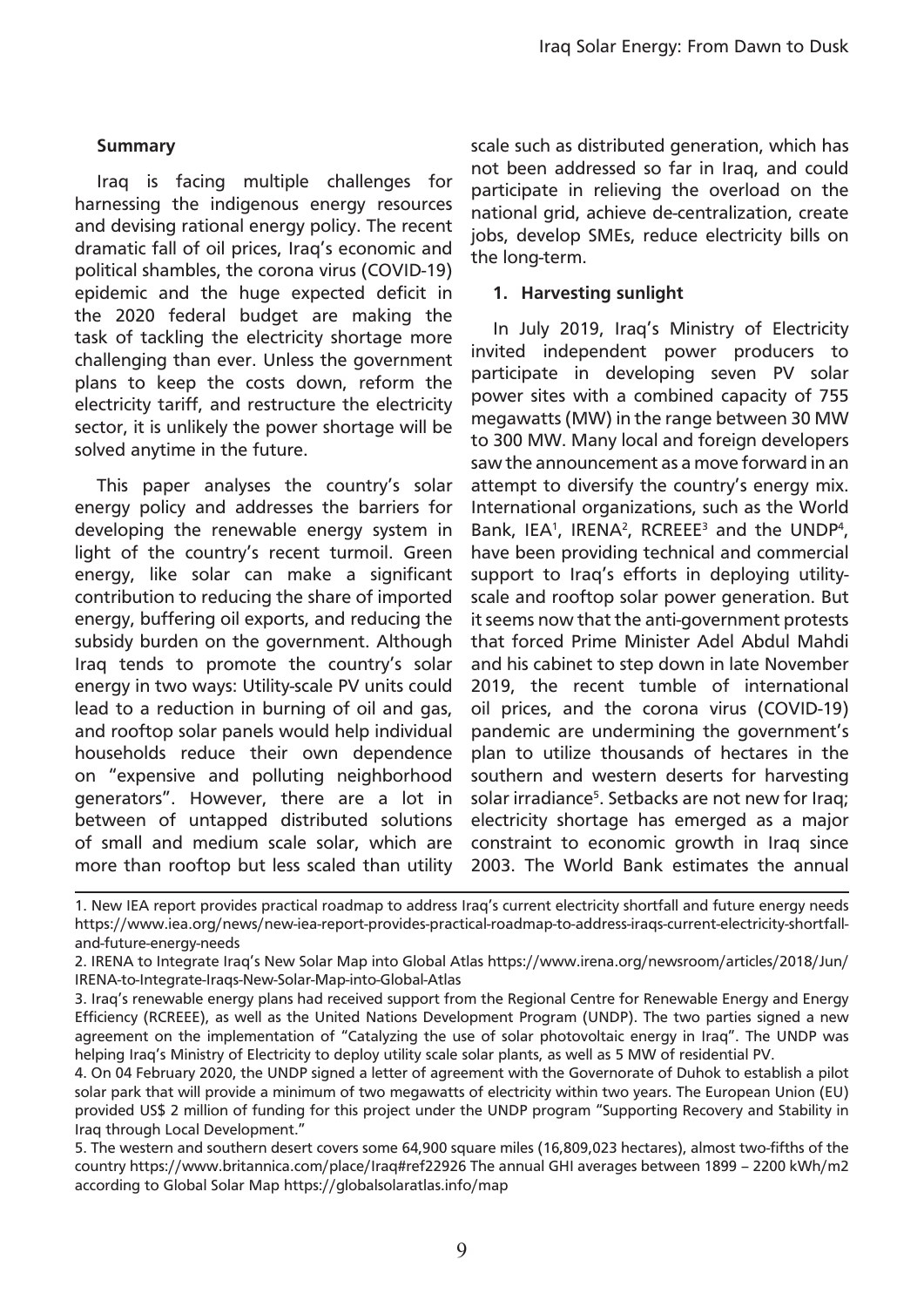economic cost due to electricity shortage around US \$40 billion (INES, 2013). Inadequate and poor electricity services and infrastructure impedes private sector development and negatively affects economic growth and constrains government attempts to reduce poverty, which were among many other reasons for the continuing anti-government protests nationwide since October 2019<sup>6</sup>.

The simultaneous and compounding challenges of the electricity sector in Iraq are a subsequent result of a failed business model that is unable to generate adequate revenues to sustain itself nor to offer value to its consumers. The financing of the electricity sector is increasingly putting extreme fiscal pressure on Iraq's federal budget every year<sup>7</sup> (see below figure).



#### **The Ministry of Electricity Budget (2019) [Source: MoE, Author's analysis]**

Years of internal armed conflicts, underinvestment, mismanagement and corruption have led to a dilapidated infrastructure with low efficiency and high levels of aggregated technical and commercial (AT&C) losses exceeding 50 percent. Over 67 percent of electricity is lost before it is billed (refer to below figure), and the tariff collection is currently covering only about 11 percent of the electricity production and delivery cost. Adding to this burden, a lack of effective metering, and billing system are leaving the actual electricity paid at 33 percent of the total electricity produced.



 **Technical and commercial losses (2017) [Source: Author's analysis]**

#### **1.1 Gas-to-power or power-from-Sun?**

Introducing solar energy in Iraq will undoubtedly harness the country's energy security. Fuel shortage (mainly natural gas) has blighted Iraq's power generation for years<sup>8</sup>.

6 Maria Fantappie (2019), Widespread Protests Point to Iraq's Cycle of Social Crisis, International Crisis Group, https://www.crisisgroup.org/middle-east-north-africa/gulf-and-arabian-peninsula/iraq/widespread-protests-pointiraqs-cycle-social-crisis.

7 The budget for the ministry of electricity in 2019 was IQD 10.05 trillion (US\$ 8.4 billion), which represents 7.55 percent of total federal budget (IQD 133.107 trillion).

8 There is less focus on utilizing oil in burning for power generation. The government policy which has been pushed by the World Bank and US DoE is to invest in associated petroleum gas while maximizing the oil production for exporting. However, liquid fuel still contributes a significant percentage of the fuel mix:

| <b>Fuel Consumption (million BTU) (2019)</b> |             |  |  |
|----------------------------------------------|-------------|--|--|
| Crude 0il                                    | 345,897,688 |  |  |
| <b>HFO</b>                                   | 199,477,676 |  |  |
| <b>Diesel</b>                                | 14,728,275  |  |  |
| Gasoil                                       | 12,951,155  |  |  |
| <b>Natural Gas</b>                           | 354,642,587 |  |  |

Iraq has pledged to eliminate flaring of natural gas from its southern oil fields by 2022, to put an end for billions of dollars of lost revenue. Iraq's gas proven reserve is around 130 trillion cubic feet. Iraq's marketed gas production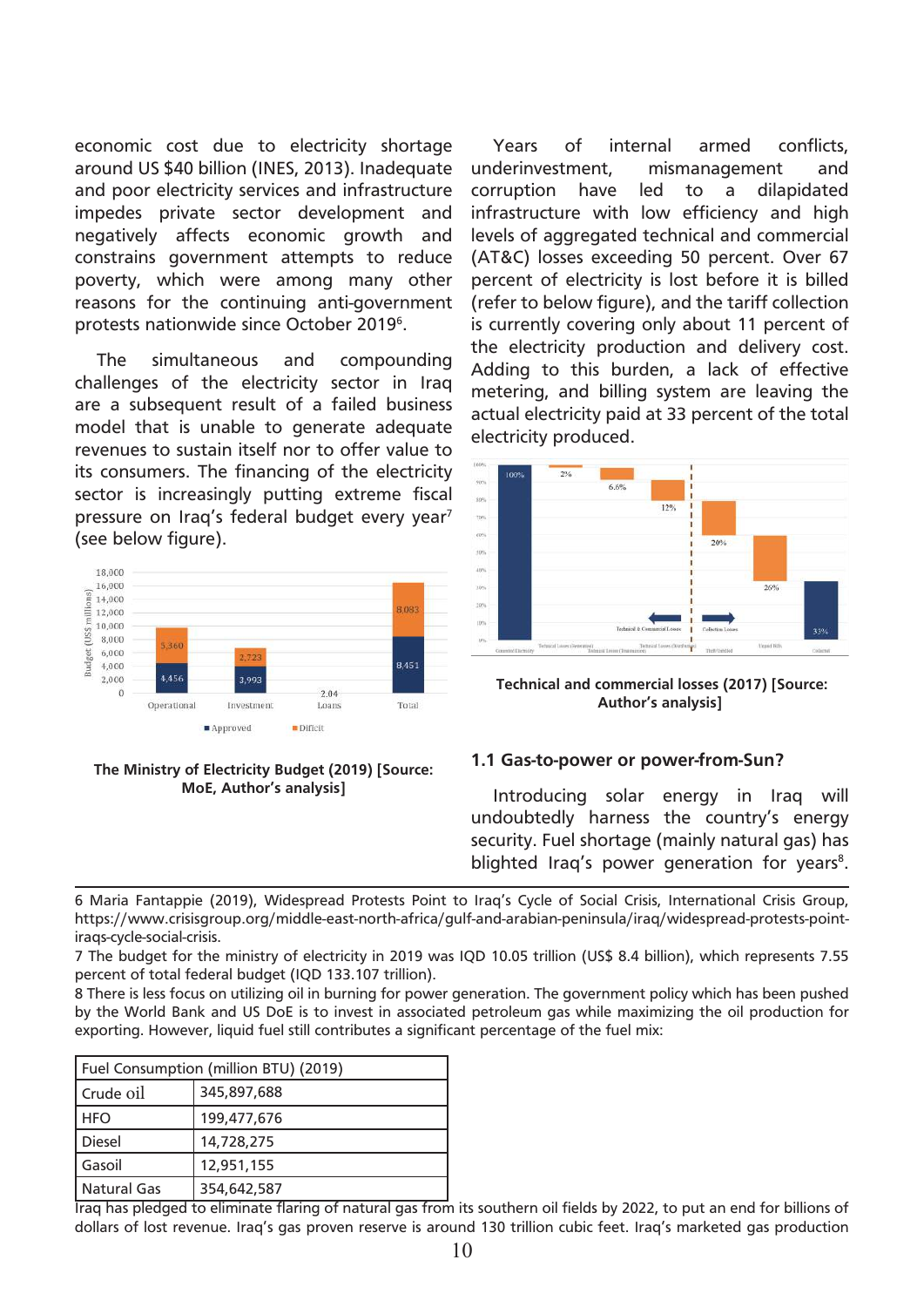Iraq's reliance on Iranian gas imports to satisfy its electricity needs has become part of the political tension between the United States and Iran<sup>9</sup>. The US has been exempting Iraq from adhering to the sanctions by extending temporary waivers to import Iranian gas and electricity. But the United States has requested Iraq to quickly achieve "energy independence" and seek "alternative and diversified" energy sources away from Iran<sup>10</sup>. According to the five-year Gas-to-Power Action Plan prepared by Gaffney, Cline & Associates in 2018 for the Government of Iraq (GoI), Iraq needs to invest more than US \$44 billion for five years in gas-topower value chain<sup>11</sup>. One of the underpinning features of implementation of the Action Plan is the need for a clear and decisive transition towards the private sector to attract unprecedented levels of capital<sup>12</sup>. The demand for electricity is expected to continually rise and will reach 55,000 MW by 2030<sup>13</sup>,.Green energy sources including solar, wind and hydropower would be able to contribute 20 - 30 percent of the electricity mix by 2030 if properly invested $14$ and would provide electricity to consumers at the lowest average cost, while freeing up oil and gas for other uses or export equivalent to nine billion cubic meters of gas plus 450,000 barrels of oil per day according to the IEA<sup>15</sup>,<sup>16</sup>.

Iraq's potentials of solar energy are high<sup>17</sup>, with an average irradiation of 5.6 kWh per square meter per day over 3,000 hours of bright sunshine per year<sup>18</sup>. The country's approach to attract investment in solar energy has not been very successful previously, including the government offer of US¢ 3.5 per kWh feedin-tariffs (FiT) in 2017<sup>19</sup>. Iraq began taking a more decisive move in mid-2019 with the aid of international organizations to formulate a solar policy aiming to deploy several thousand megawatts of utility scale solar plants, as well as 5 MW of residential PV by 2028. While the levelized cost of electricity (LCOE) has dropped dramatically in the last few years<sup>20</sup>, inducing investment cost at scale in Iraq is still

increases to around 1,765 billion cubic feet over the next decade according to the IEA latest outlook report. This would boost Iraq's gas feedstock to its conventional power plants and reduce the devastating pollution and air quality problems the country faces caused by 570 billion cubic feet of flared gas from the oil fields every year.

9. The annual cost for importing electricity from Iran in 2018 was IQD 516,974 million (US\$ 432.62 million). 10. There is a shortage of fuel gas for power generation in the range 700 – 1000 mmscfd. The Iranian gas is

currently supplying gas to Basmaya CCGT, Sadr GTPP, Mansuriya GTPP with total amount 765 mmscfd to generate around 3000 MW.

11. According to the study conducted by the Gaffney, Cline & Associates (2018), the investment in gas-to-power value chain will require \$7 billion for gas fields' upstream, \$17 billion for gathering and processing, \$4 billion for gas transmission and \$15 billion in new CCGTs, conversion of open cycle stations to CCGTs, switching from current oil use back to gas in gas-based power plants. During the Action Plan,

12. https://rb.gy/emjgkj – aljazeera.net 14/3/2020

13. Harry H. Istepanian and Luay Al-Khatteeb (2015), Turn a Light On: Electricity Sector Reform in Iraq, The Brookings Institution https://www.brookings.edu/research/turn-a-light-on-electricity-sector-reform-in-iraq/

14. The plan of MoE is to add 500 – 1,000 MW of renewable energy (mainly solar) to the grid, that compounds to 5 – 10 GW in the next 10 years. In addition, Iraq is currently producing 2,500 MW from the existing hydro power stations on Tigris and Euphrates rivers with plan to build several other new hydro dams in the future.

15. IEA (2019), 'Iraq's Energy Sector: A Roadmap to a Brighter Future', International Energy Agency https:// webstore.iea.org/iraqs-energy-sector

16. Every 100 square kilometer of solar cells at 24 percent capacity factor has potential to generate about 3.4 billion kWh per year, saving more than 6 million barrels of oil equivalent (BOE).

17. Around 15,000 square kilometers of southern and western regions of Iraq, representing 3.5 percent of its total land area receive sufficient direct solar radiation between 2,800 to 3,000 hours per year.

18. Istepanian, H. (2018), 'Solar Energy in Iraq: From Outset to Offset', Iraq Energy Institute, UK https://iraqenergy. org/product/solar-energy-in-iraq-from-outset-to-offset-report/

19. The FiT program was scrapped and replaced by round 1 which was announced in mid-2019.

20. The latest study published by IRENA in November 2019 states the average solar LCOE of US\$0.085/kWh produced by projects commissioned in 2018 is set to fall to US\$0.048 in 2020, and \$0.02 by 2030. https://irena.org/-/media/ Files/IRENA/Agency/Publication/2019/Nov/IRENA\_Future\_of\_Solar\_PV\_2019.pdf A comparative analysis of the LCOE of an open-cycle gas turbine ranges between US\$ 0.04- 0.06/kWh, while higher efficient CCGT show a LCOE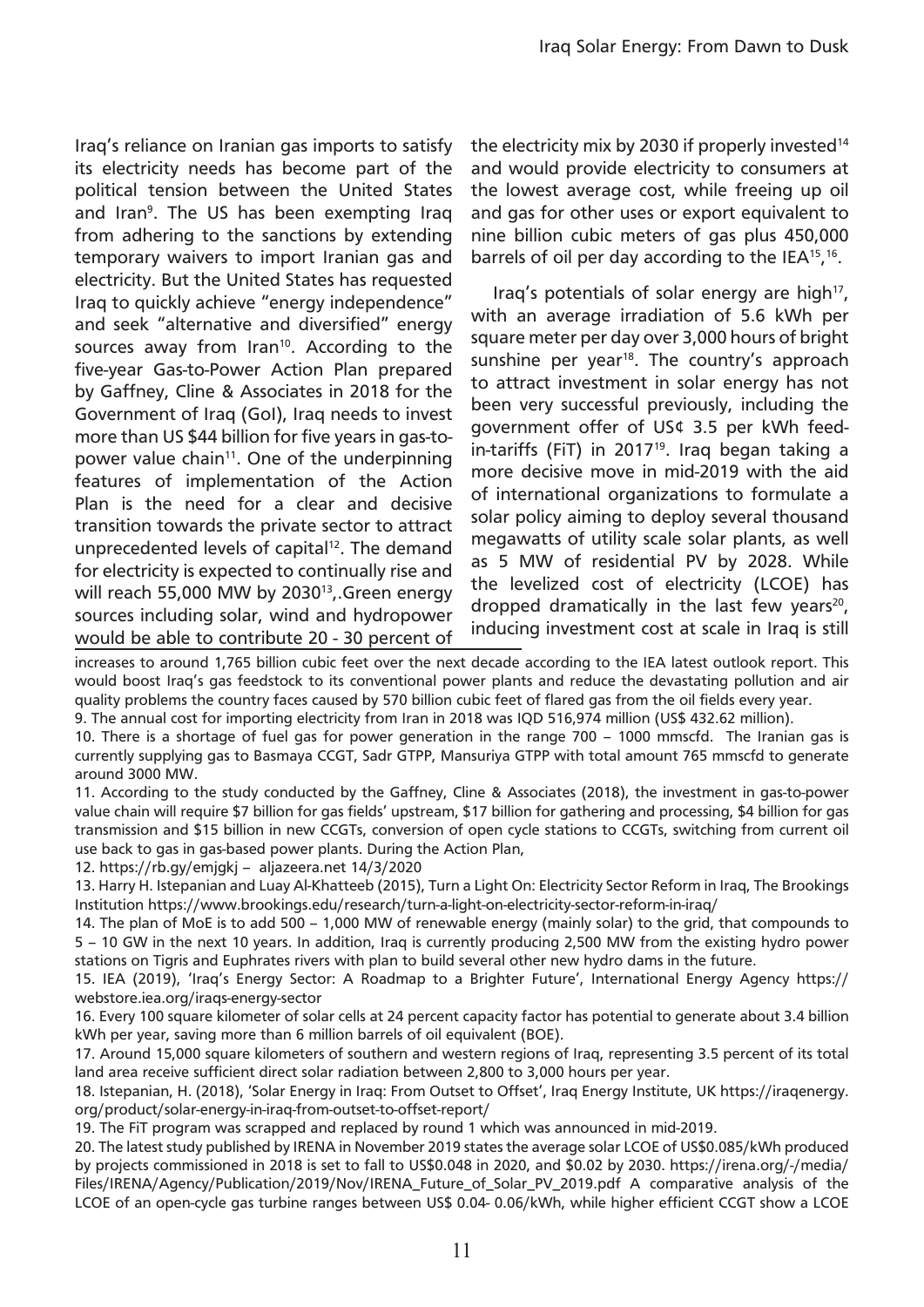5 – 7 higher than other Middle East and GCC countries, which have seen faster growth in investment and expected to reach US \$1,000 billion by  $2030^{21}$ .

#### **1.2 Current status of solar energy in Iraq**

During Iraq Energy Forum 2019 last September, many Gulf Independent Power Producers (IPPs), including the Saudi Arabian energy conglomerate ACWA Power, expressed readiness to sign a long-term power purchase agreement (PPA) with the GoI to finance, build, and operate large-scale PV power plants in the southern part of Iraq near the Saudi border. However, the investors' enthusiasm is marred now by the public protests and uncertainty of the current government, causing a major shake-up in foreign investors' confidence in Iraq's already-weak economy. With the ongoing unrest and almost daily protest, the future of the first round of solar investment remains unclear<sup>22</sup>. The fragile security situation is not only to be blamed for Iraq's plan to attract foreign investments, but also lies partly on poor regulations and mismanagement of renewable energy portfolio by the successive governments since 2005. The country's outdated laws and regulations, unwieldy bureaucracy and deep-rooted corruption do not keep pace with the international fast-changing market of renewable energy. Many investors in the past have expressed their concern that economic, political, transparency and security uncertainties were tending to inhibit their interest to mitigate the risks of entering the Iraqi market unless the government is willing to pay above-market prices<sup>23</sup>. This is expected to

add up to the cost of the first round despite the continuing drop in the prices of the PV panels. The government mandate to provide cheap electricity to its people is putting the Ministry of Electricity (MoE) in a difficult spot when it comes to developing a sustainable business model as the general public's perception is that publicly owned utilities are providers of social services and the government is expected to make losses for the sake of public interest. The end-user average tariff has been frozen to US ¢1.5 per kWh for most consumers. With its inability to raise revenue constrained, the Ministry must keep bulk generation cost down in order to remain solvent $24$ . The volume of subsidies has exceeded the notional amount of US \$32 billion since 2008 (see below figure) and has begun to erode MoE's capital base.



#### **Electricity Subsidies (2008 – 2018) [Source: MoE data, IEI]**

Our estimate of financial subsidies for 2018 is exceeding IQD 5,650 billion (US \$4.73 billion) with the subsidized fuel or IQD 10,464 billion (US \$8.76 billion) without subsidized fuel (see

range between US\$ 0.07 – 0.11/kWh. Both the fossil fuel and PV solar energy are substantially less expensive than the neighborhood private generators, whose LCOE range is US\$ 0.64 -1.3/kWh (Source: IEA).

21. MESIA, Solar Outlook Report 2020, http://enterprise.press/wp-content/uploads/2020/01/MESIA-Annual-Solar-Outlook-Report-2020.pdf.

22. In May 2019, the Ministry of Electricity has launched a first round of tender for a 755 MW of on-grid solar PV. The Ministry invited international and local companies to participate in the projects located across five provinces including Babel, Wasit, Karbala, Al-Muthanna and Diwaniyah. The main purpose of the round is to develop the economic and technical understanding of country's future solar technology developments. The projects are expected to complete in 12 months period from the point of signing the PPA with the investors under BOO model.

23. Author's private communication.

24. Istepanian, H. (2020), Residential Electricity Subsidies in Iraq: Exploring Options for Reform, Iraq Energy Institute, UK, March https://iraqenergy.org/2020/03/19/residential-electricity-subsidies-in-iraq-exploring-options-for-reform/.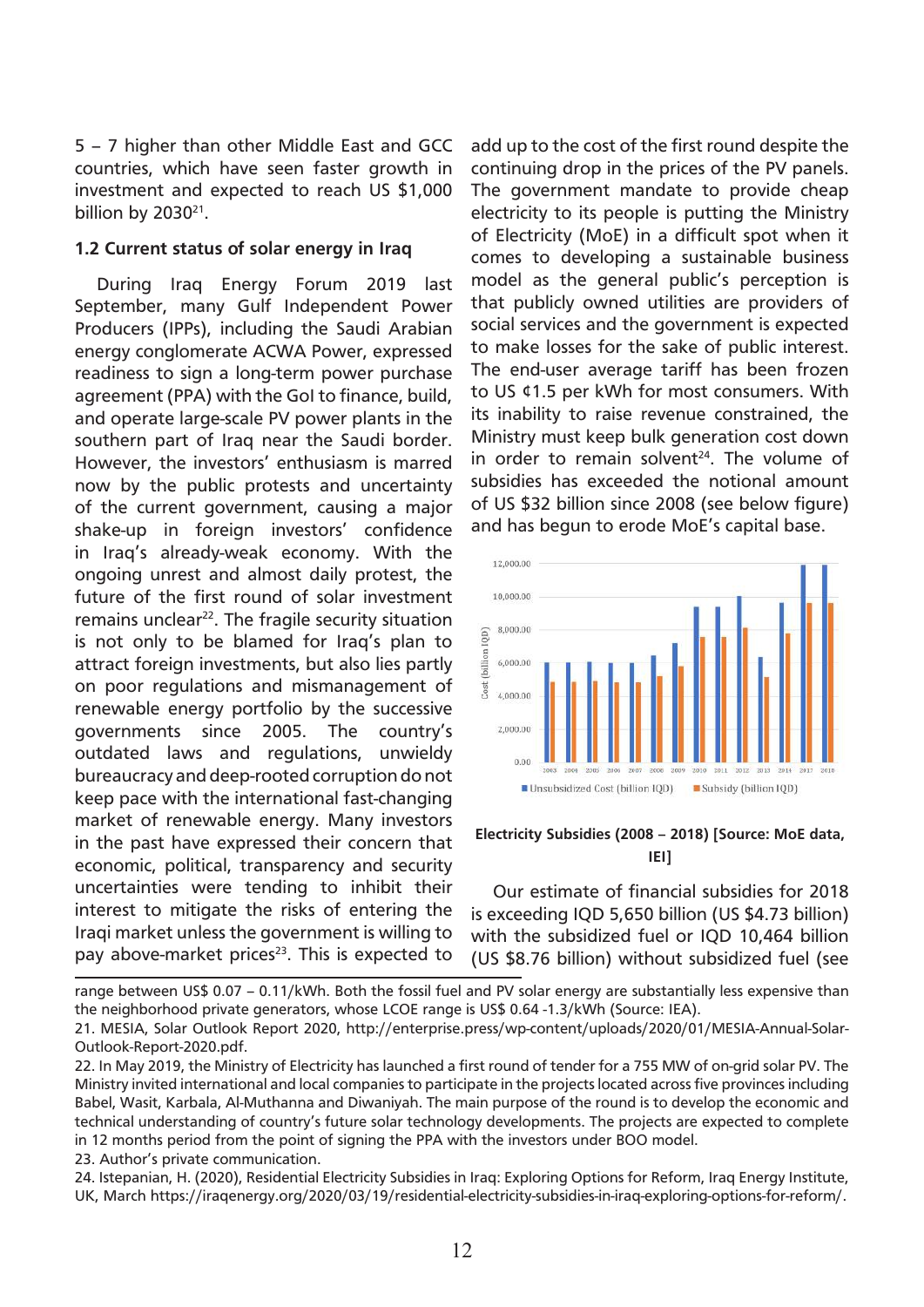below table)<sup>25</sup>.

|                                                                                        | With Subsidized<br>Fuel | Without<br><b>Subsidized</b><br>Fuel |
|----------------------------------------------------------------------------------------|-------------------------|--------------------------------------|
| <b>Total Actual</b><br><b>Production without</b><br>commercial losses<br>((million MWh | 102.53                  |                                      |
| Total cost of elec-<br>tricity production<br>(billion IQD) [billion<br>[\$US           | $[6.04]$ 7,218          | 12,032<br>[10.07]                    |
| (%) Losses                                                                             | 61.0                    |                                      |
| <b>Electricity received</b><br>after commercial<br>losses (million<br>(MWh             | 39.95                   |                                      |
| <b>Collected revenue</b><br>(billion IQD) [billion<br>[\$US                            | $[1.31]$ 1,568          |                                      |
| <b>Subsidies (billion</b><br>[\$IQD) [billion US                                       | [4.73] 5,650            | 10.464<br>$[8.76]$                   |
| Percentage of<br>financial subsidies<br>$(\%)$                                         | 78.3%                   | 87.0%                                |

#### **Subsidies amount with and without fuel subsidies (2018) [Source: MoE]**

With access to heavily subsidized fuel and no political appetite for passing the high initial costs of renewable technologies onto the consumers, the most likely scenario will be the government's continuation to delve into fossil fuel generation. Even when the government is willing to develop large scale solar parks, the RFI put forward for developing the first round has failed to attract global players and financers in renewable energy despite more than 40 local and foreign companies were shortlisted as qualified bidders<sup>26</sup>. Nonetheless, the GoI should expect the power purchase price will be materially higher by several fold than elsewhere in the region, mainly because Iraq has neither created a track record in implementing utility scale solar power projects in the past nor are there any precedents for the long-term project finance necessary to reduce the cost of capital on infrastructure projects. Iraq does not have access to the low cost, long term limited-recourse project debt widely available for GCC and other MENA countries (those with proven IPP track records) as most global financers and lenders are unfamiliar with Iraq and its infrastructure investment environment. Furthermore, Iraq's credit rating stands at Caa1 (Moody's), one notch above 'default', compared to the investment grade of the GCC states. In addition to these financial considerations, the country's solar irradiation is 10 -15 percent less than nearby comparable countries such as Egypt, Jordan, Saudi Arabia and UAE.

# **2. Iraq's solar energy policy**

No doubt the outbreak of the Corona virus (COVID-19), low oil prices and the expected huge deficit in 2020 federal budget will distract the government away from its renewable energy plans at least on the short-medium term. Tough economic measures are expected and massive budget cuts are envisaged during 2020 - 2021. However, the situation will be an opportunity for the government to disengage the electricity sector from any economic crisis that might roam in the future. The sharp decline in the oil market will bolster the transition to diversify the energy mix and improve the energy efficiency using renewable energy, which will create jobs, reduce energy bills and improve the environment.

Iraq still does not have a clear policy plan for renewable energy that should be continuously reviewed and updated according to the

<sup>25.</sup> The Ministry of Oil has supplied the Ministry of Electricity equivalent to IQD 4,814 million (US\$ 4.02 billion) of subsidized fuel in 2018. It is important to recognize that the accounting approach to measuring subsidies ignores the fact that the economic cost of electricity provision may be significantly higher than the accounting cost (Source: IEI (2020), https://iraqenergy.org/2020/03/19/residential-electricity-subsidies-in-iraq-exploring-options-for-reform/) 26. https://www.pv-magazine.com/2019/11/27/iraq-plans-second-750-mw-solar-tender/, PV Magazine (27/11/2019)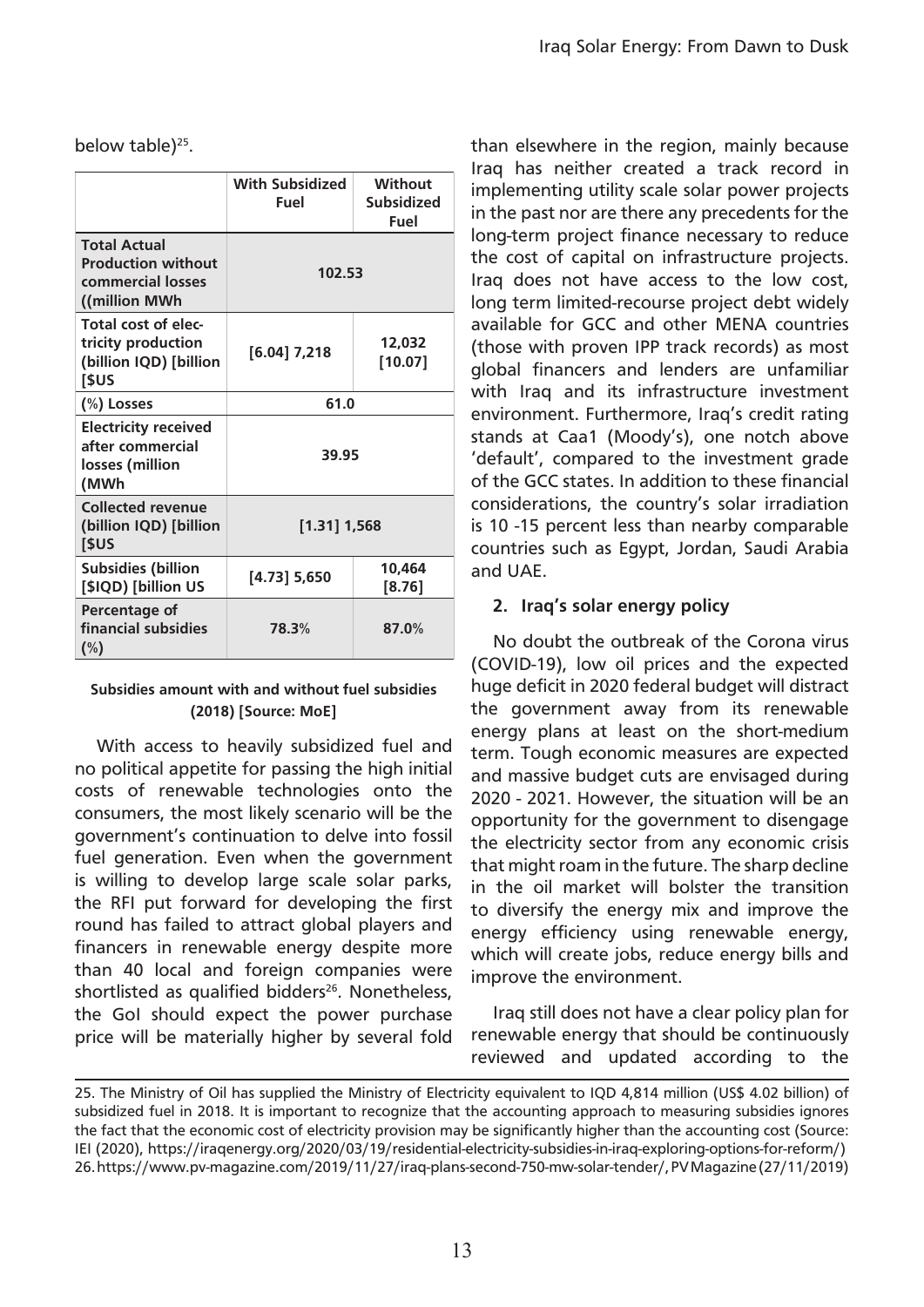government's integrated energy policy<sup>27</sup>. In January 2019, the UNDP has issued a tender to seek solar consultants to help the MoE in catalyzing the solar photovoltaic energy policy, which still needs to be materialized $28$ . However, there is a general impression that most recommendations on the energy policy as stated in the Integrated National Energy Strategy (INES) in the past were either ignored or partially implemented even if they appeared to be successful due to weak institutionalization of government enterprises. The rooftop solar energy development (which engages both the consumer and government) has been discounted by the government for many years due to poor distribution infrastructure and retailing business. Changing renewable energy policy is not sufficient unless the entire electricity sector is reframed and 're-cultured' in order to make the rooftop solar program successful and sustainable.

#### **2.1 Off-grid or on-grid?**

The government has initiated a pilot program in 2018 for four years to install 8,000 kilowatts (kW) rooftop solar panels for houses and the government owned buildings including schools and hospitals in Baghdad and other provinces<sup>29</sup>. The concept has been advocated by many international donors like the World Bank in post-conflict countries<sup>30</sup>. Such initiatives will enable Iraq to stimulate the development of rooftop solar energy market by creating legal and fiscal instruments such as direct funding or subsidies to encourage partnerships between local industry and solar energy companies<sup>31</sup>. Rooftop solar PV systems also offer potential for consumers to reduce their electricity bills, and be part of the broader basket of solutions for the electricity shortage.

Could the flat rooftops of Iraqi houses be a sustainable source of free power for the households? The current high electricity subsidies (see figure below), which are among the highest in the region in absolute terms (equivalent to 7.86 percent of total federal budget), dismiss any incentive for consumers to take energy saving measures or invest in

 https://www.pv-magazine.com/2019/01/08/iraq-takes-first-concrete-steps-into-solar , PV Magazine (8/12/2019). 29. The MoE has announced in March 2020, a tender document to supply and install 130 rooftop PV panels for houses in six provinces (Ninawah, Kirkuk, Diyala, Kerbala, Maysan, and Dhi'Qar) on an estimated total cost of IQD 1.17 billion (US\$ 980,000) for each province on an average of US\$ 7,500 per solar unit.

30. In 2018, the World Bank initiated a US\$ 50 million grant to finance off-grid solar systems in Yemen to power vital basic services and improve access to electricity for vulnerable Yemenis in rural and outlying urban areas. The program relied on the commercial solar market, which has grown despite the conflict, providing further support to the local economy and creating jobs. The program is implemented in partnership with the United Nations Office for Project Services (UNOPS) and in collaboration with the local private sector, including micro finance institutions, solar equipment suppliers, and technicians.

31. Public and private banks besides micro financers can fund the initiative either in kind or in cash with the help of international institutions such as the case in Jordan, West Bank and Yemen.

<sup>27.</sup> The Integrated National Energy Strategy 2013-2030 (INES) report by Booz&Co is outdated and needs comprehensive reviewing. However, INES defines briefly a vision for Iraq's solar energy future, assesses the solar energy resources available to Iraq, and considers renewable generation to be used in the short term to supply remote off-grid demand locations, while large-scale solar power plants can be connected to the grid in the mediumto long-term. INES report forecasted that renewable capacity will exceed 2 GW, approximately 4-5 percent of total system capacity by 2030. Iraq is unable to achieve such target especially with current economic and political turmoil.

<sup>28.</sup> The \$35.1 million project intended to support the development of a regulatory framework, technical guidelines, capacity building and institutional arrangements for the development of public and private independent power producer solar projects. The policy document was not made available to the public.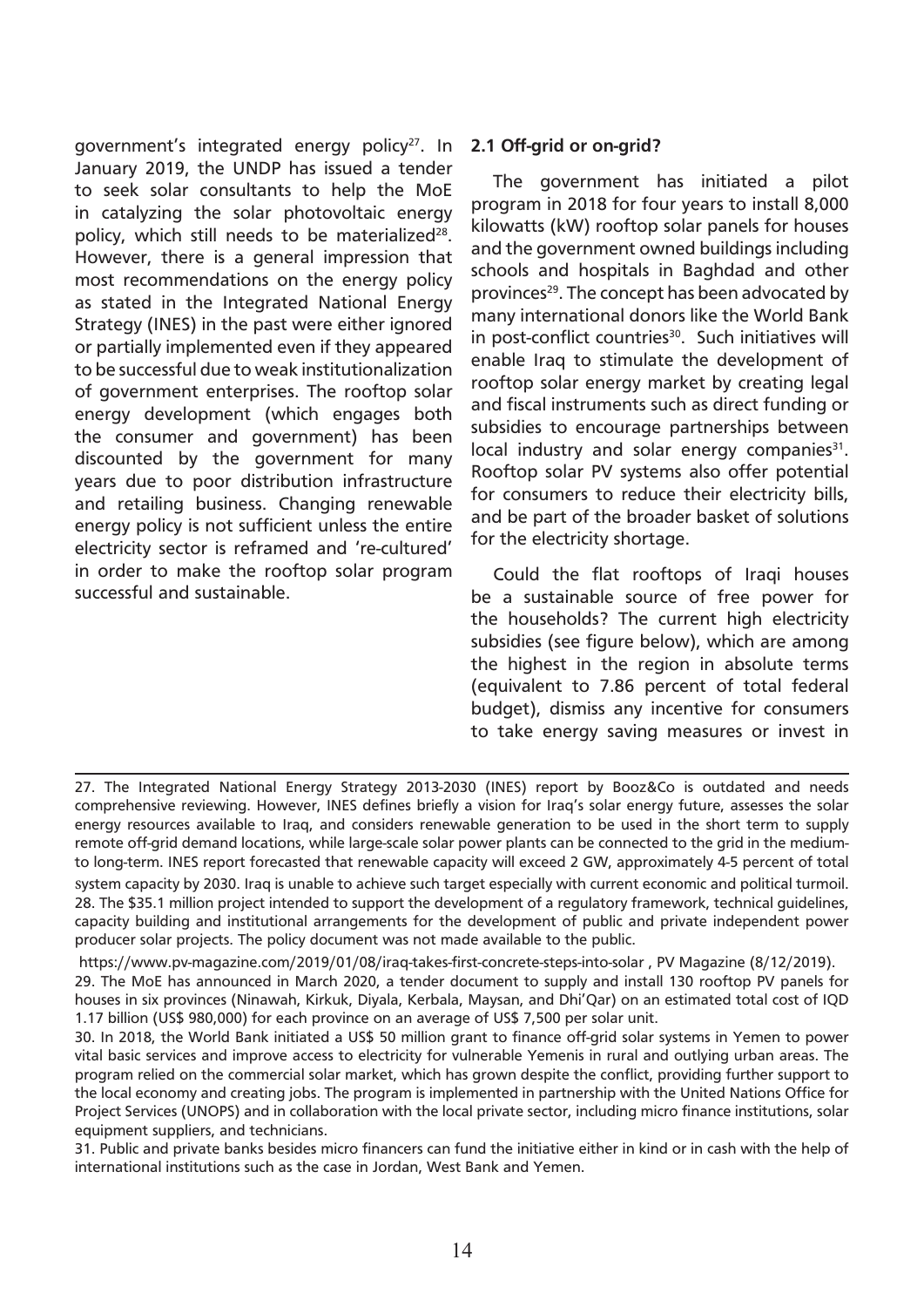alternative energy<sup>32</sup>. High upfront cost and limited or no access to debt finance is making the consumers often reluctant – or do not have the means – to invest the high upfront amount required to install rooftop solar systems<sup>33</sup>.



#### **Middle East residential electricity tariff (US¢/kWh) [Source: Wikipedia, MoE]**

While most of the world countries are embracing on-grid rooftop PV solar energy, current Iraqi legislations do not allow for net metering scheme<sup>34</sup>, public utilities are not forthcoming for implementation as these imply negative cash flows. Where solar is reimbursed through FiTs<sup>35</sup> or other long-term power purchasing agreements (PPAs), contract enforceability is also a concern due to the MoE's weak balance sheet and/or poor quality of service.

# **2.2 What about distributed generation?**

Distributed generation (DG) such as community solar and microgrid are yet not exploited but can play a vital role in the

32. The number of subsidized customers has increased by 30 percent since 2010. Efforts to reduce subsidies to offset the burden of the increasing number of customers suffered a setback when further subsidized tariffs were introduced in 2018 (see below table for details). All residential customers, regardless of their total consumption are subsidized at the same rate for the same level of consumption. The bulk of the subsidies (approximately 48 percent of the paying consumers) are supporting the non-poor with consumption exceeding 1,500 kWh per month (Source: Istepanian, H. (2020), Residential Electricity Subsidies in Iraq: Exploring Options for Reform, Iraq Energy Institute, UK, March).

| Category     | Monthly<br>Consumption range<br>kilowatt-hour<br>in.<br>(kWh) | Tariff<br>(IQD<br>per-kWh) |
|--------------|---------------------------------------------------------------|----------------------------|
|              | $1 - 1,500$                                                   | 10                         |
| Residential  | $1,501 - 3,000$                                               | 35                         |
|              | $3,001 - 4,000$                                               | 80                         |
|              | $4,001+$                                                      | 120                        |
|              | $1 - 1,000$                                                   | 60                         |
| Commercial   | $1,001 - 2,000$                                               | 80                         |
|              | $2,001+$                                                      | 120                        |
| Industrial   | All                                                           | 60                         |
| Governmental | All                                                           | 120                        |
| Agricultural | All                                                           | 60                         |

33. The MoE states on its website that it is currently working with several local banks to facilitate easy loans for households to install rooftop solar panels https://rb.gy/jjgysn .

34. Net metering is an electricity policy which allows utility customers to offset some or all of their electricity use with self-produced electricity renewable energy source. Net metering works by utilizing a meter that is able to spin and record energy flow in both directions. The meter spins forward when a customer is drawing power from the utility grid (i.e., using more energy than they are producing) and spins backward when energy is being sent back to the grid (i.e., using less energy than they are producing).

35. A feed in tariff (FiT) scheme provides a guaranteed premium price to the renewable electricity producer and put an obligation on the grid operators to purchase the generated electricity output. The price is typically guaranteed for a long period in order to encourage investment in new renewable energy sources for power generation plants.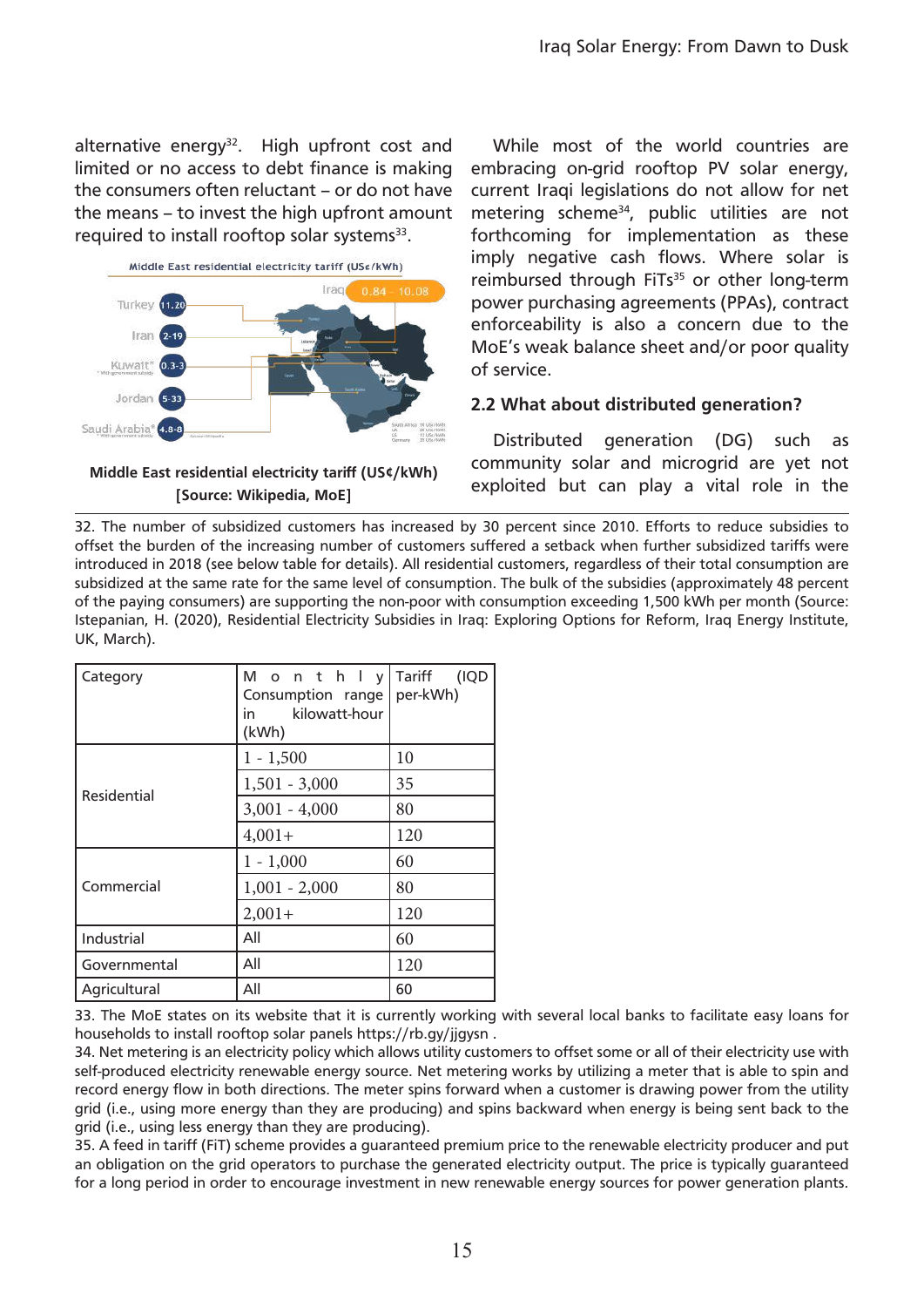integration of renewable energy resources in Iraq. DG can offer many economical and technical benefits associated with increased demand for electricity. The key driving factors and benefits that would accelerate the deployment of DG in Iraq at the national level (if proper incentive policies are set), includes cost savings for infrastructure due to aging and overloading of transmission line<sup>36</sup>. However, DG needs to be designed in a proper way so that the overall efficiency of the power system is increased with less total capital cost, higher installed generation, higher capacity factor on all assets, and higher reliability of the system $37$ . The MoE is able to promote renewable energy through DG so that the customer's dependency on power from national grid can be reduced. Nonetheless, development of DG on consumer side needs extensive regulatory and supportive administrative policies, along with awareness of its benefits to the prosumers. Currently, there is no technical or legal definition of DG by the MoE. The recognition of microgrid as a platform for integration of renewable energy resources to get clean and green energy is inevitable once a framework and policy for implementation is put in place with firm steps to get more benefits from distributed generation.

# **2.3 Solar Energy Regulatory framework**

The INES traverses economic and social terrain of Iraq's energy sector and recognizes the unstable equilibrium among social justice, equity and economic efficiency. The regulatory framework for the renewable energy is briefly stated in Article 2 (5) of the Electricity Law No. 53 (2017),

"Supporting and encouraging the use of renewable energies in various fields and the settlement of their industries."

objectives set by the Law and unable to draw fixed legal and administrative policies for the renewable energy in accordance with the INES. The lack of cooperation with the private sector and citizens to promote alternative energy sources, the absence of regulations that allows the private sector and citizens to install ongrid renewable energy sources and sell excess energy to the public utility are among many reasons for such failure to achieve a coherent market for renewable energy. Besides, there hasn't been any major investment in this area for the past period due to the following:

- The incompatibility of the provisions of the investment law in respect of the objectives of the MoE and the investors' needs has resulted in significant obstacles during the process of developing and/or applying investment responsibilities and investment returns while applying FiT.
- The lack of sufficient protection such as government sovereign guarantee has disrupted investors' appetite to develop projects and reduced investment levels.
- Strict laws have not been enacted for the purpose of identifying the importance of renewable energy to avoiding the abovementioned obstacles.

Nevertheless, a draft law for Renewable Energy was submitted to the Ministerial Energy Council for reviewing since early 2019. The law aims among many objectives to encourage the public and private sector to participate in developing the renewable energy. But it is highly unlikely now the draft will be introduced to the parliament for debate until after the new elections in late 2020 or early 2021. Foreign and local investors were hoping that the new law once approved, will facilitate with clear mandate to finance, build

The MoE has not been able to achieve its

<sup>36.</sup> Iraq has spent approximately IQD 400 billion (US\$ 335 million) of the federal budget on rehabilitation and new transmission projects in 2019.

<sup>37.</sup> A. Hirsch, Y. Parag, and J. Guerrero (2018), "Microgrids: A review of technologies, key drivers, and outstanding issues", Renewable and Sustainable Energy Reviews, vol. 90, pp. 402–411.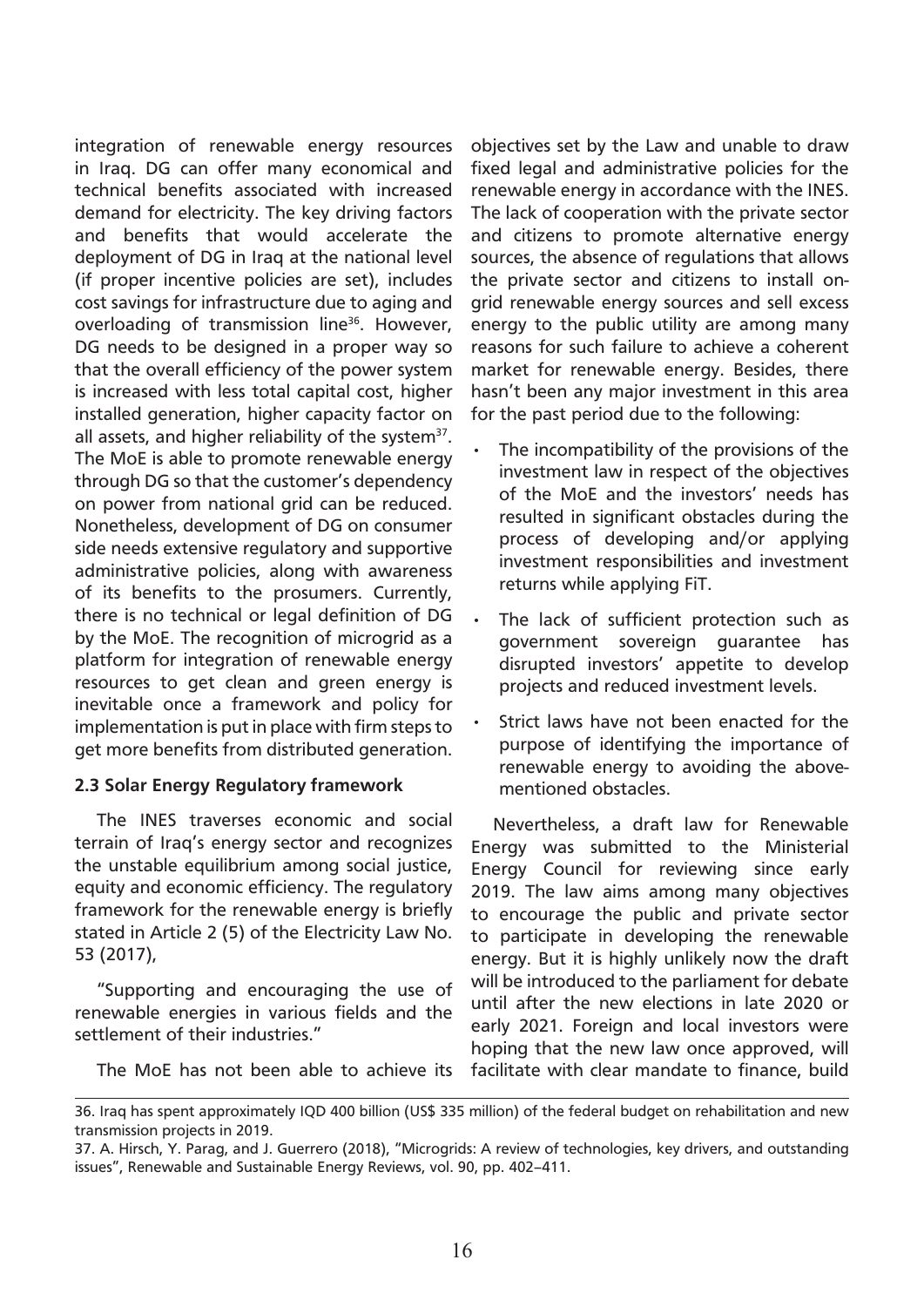and operate renewable energy projects. Many developers have raised concern in the past of slow and bureaucratic processes in obtaining land permission, financing, and access to transmission infrastructure. Currently, Iraq does not have a law that allows the private sector to export and sell electricity generated from renewable sources or any other means to the national grid. The new law will hopefully enable the consumers to become prosumers in utilizing their houses rooftop to install solar PV panels for their own usage and sell the excess energy to the utility companies. Such scheme is far from implementation any soon due to lack the required infrastructure including net metering.

There are two strategic objectives that underlie the INES recommendations related to renewable energy regulatory framework and that should be at the heart of Iraq's long-term energy policy and vision for sustainable energy development:

- To support environmentally sustainable technologies;
- To attain greater energy security through a steady increase of electricity production in Iraq using renewable energy sources that are available in Iraq (e.g. solar, hydro, and wind)
- The issues that are critical to the successful realization of the renewable energy regulatory framework are: 1) government's vision for utilization of the renewable energy in Iraq must be clearly defined and economically justified; and 2) the framework that takes into account of Iraq's unique socio-economic, infrastructural and environmental features.

The enhancement of the regulatory framework for renewable energy in Iraq, through the regulatory framework that regulates plans, policies and funding schemes, promotes the development of the role of renewable energies in achieving the trends of energy security. Moreover, Iraq has to adopt a financial scheme for the development of the renewable energy, through the establishment of the renewable pertaining to promoting renewable energies under sustainable development.

# **2.4 Solar energy and International Oil Companies**

Iraq electricity consumption according to the IEA is projected to double to 150 terawatthours (TWh) in 2030 from 75 TWh in 2018<sup>38</sup>. If the current supply for new generation continues, Iraq will be able to add 8,000 - 10,000 MW of power generation to the grid in the next five years to reach 28,000 - 30,000 MW by 2025 including on average 1,000 – 1,500 MW of renewable energy (mainly utilityscale solar PV)<sup>39</sup>.



**Generation Portfolio (2003 – 2018)**

However, many are skeptical that Iraq will be able to meet future demand for electricity unless the Ministry of Oil is able to capture most

<sup>38.</sup> IEA (2019), 'Iraq's Energy Sector: A Roadmap to a Brighter Future', International Energy Agencyhttps://webstore. iea.org/iraqs-energy-sector .

<sup>39.</sup> In November 2019, the energy advisor to the prime minister has announced during a conference held in Berlin, Iraqi's government plan for second 750 MW solar tender with no details for the tender was given (Source: PV Magazine, https://www.pv-magazine.com/2019/11/27/iraq-plans-second-750-mw-solar-tender/ ).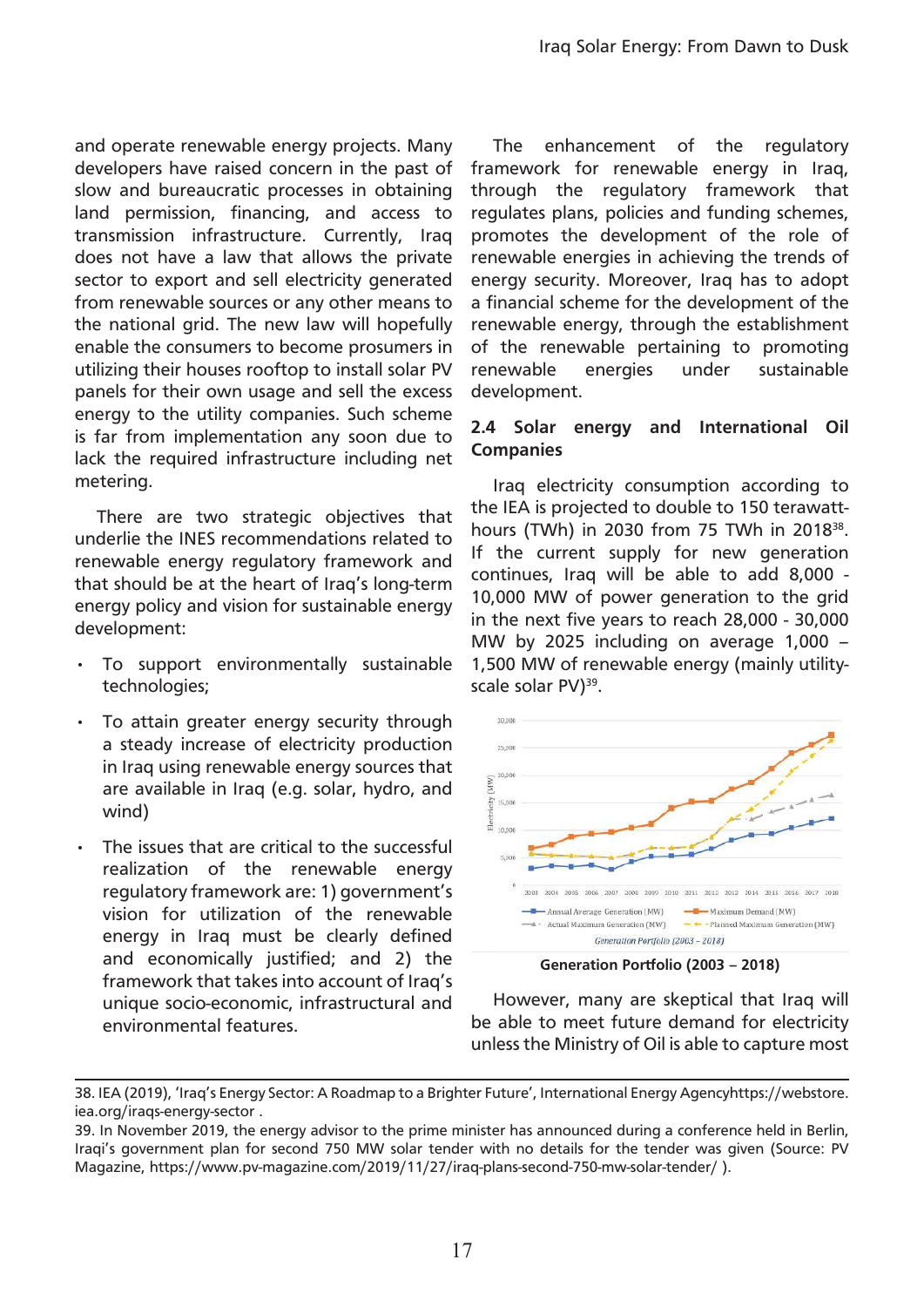of associated gas from the oil fields<sup>40</sup>. Besides, the national grid infrastructure needs a major transformation to fulfill the ever-increasing electricity demand and ability to integrate nondispatchable renewable energy sources. To achieve the high amount of renewable energy generation, the current grid system should be converted to a smart autonomic system while attempting to reduce the high aggregated technical and commercial losses percent by 5 – 10 percent per annum.

The international oil companies (IOCs) can play an important role in promoting renewable energy in Iraq through an offset program that enables IOCs to invest in development of renewable energy projects to assist Iraq to meet the high demand for electricity and commitment for the reduction of greenhouse gasses from oil & gas extraction operation. The offset program should aim to offset an amount representing a proportion of the main oil or gas energy produced towards a secondary objective to generate electricity from renewable energy sources. The IOCs might become a major player in delivering sustainable solutions for the electricity shortage<sup>41</sup>.

#### **2.5 Lessons from MENA region**

Iraq is currently trailing behind other countries in the MENA region including Jordan, GCC states, Morocco, and Egypt when it comes to developing PV solar energy. However, in 2018 only 0.3 percent of energy came by renewables in the MENA region compared with 40.2 percent in the Asia-Pacific region, 30.7 percent in Europe and 21.2 percent in North America<sup>42</sup>.

Solar energy has been gaining maximum traction in the UAE. The energy strategy for 2050 targets is an energy mix combining renewable, clean energy sources and nuclear power to meet the Emirates' economic requirements and environmental goals of 44 percent clean energy, 38 percent natural gas, 12 percent coal and 6 percent nuclear. The UAE expects to save \$192 billion by 2050 in the energy sector if the renewable energy development goes as planned<sup>43</sup>. In Mav 2019, Dubai began the second phase of what will be the world's largest solar park. Worth some \$14 billion, the park will eventually produce 5,000 MW of energy, enough power for about 800,000 households. By 2050, the UAE will have invested approximately \$150 billion in renewable energy. This is expected to save the country \$192 billion through reducing dependence on gas subsidies<sup>44</sup>.

The Moroccan government sets clear policies to direct their energy industry through the National Plan of Priority Actions (PNAP) and the National Energy Strategy (NES). The NES major objective is to ensure that 20 percent of the country's energy needs are met through renewable energies. Similarly, another related goal is to ensure that the country attains an energy efficiency of 20 percent by 2020 and a further 15 percent by 2030. The PNAP has set to diversify the fuel mix including promoting renewable energy as major objective aims with plans to integrate energy markets in the Euro-Mediterranean region.

Egypt has committed to the widespread deployment of renewable energy technologies, mainly PV. To date, the country's total installed

<sup>40.</sup> The World Bank estimates Iraq will need to invest \$28 billion of capital across the gas-to-power value chain in the next five years. Iraq is flaring around 1,552 mmscd from the south oil fields and 280 mmscfd from the north oil fields (excluding KRG).

<sup>41.</sup> Istepanian, H. (2018), 'Solar Energy in Iraq: From Outset to Offset', Iraq Energy Institute, UK https://iraqenergy. org/product/solar-energy-in-iraq-from-outset-to-offset-report/ .

<sup>42.</sup> BP (2019), BP Statistical Review of World Energy 2019,68th edition, p.51 https://www.bp.com/content/dam/bp/ business-sites/en/global/corporate/pdfs/energy-economics/statistical-review/bp-stats-review-2019-full-report.pdf .

<sup>43.</sup> Bloomberg, C:\Users\histe\Documents\Renewable Energy Bayan\UAE Sees \$192 Billion Savings in Switch to Green Power From Gas (27/03/2017)

<sup>44.</sup> The Arab Weekly, https://thearabweekly.com/uae-becoming-leader-renewable-energy (17/03/2019)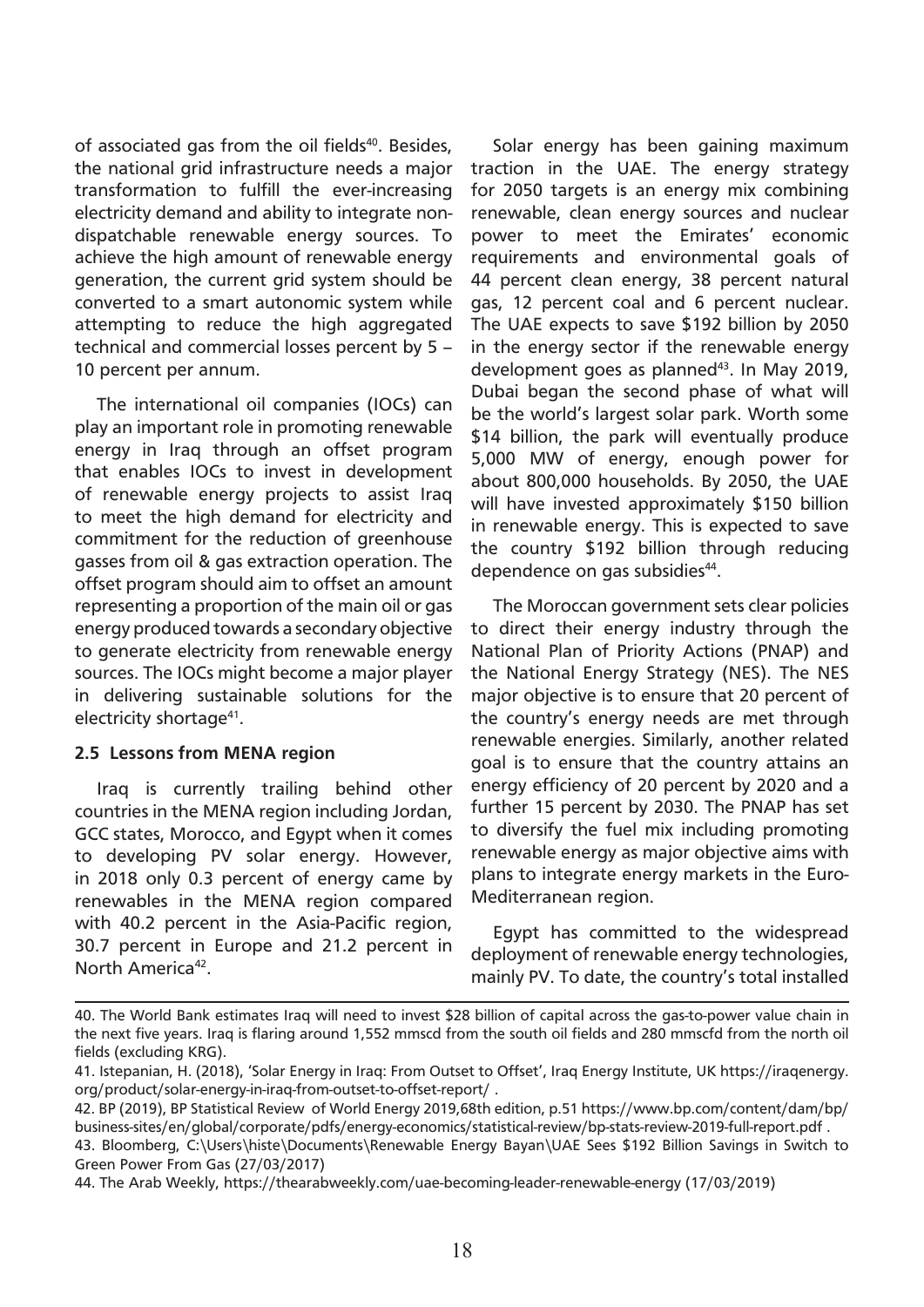capacity of renewables amounts to 3.7 GW, including 900 MW of solar and wind power. The Egyptian government has set renewable energy targets of 20 percent of the electricity mix by 2022 and 42 percent by 2035.

Saudi Arabia's Vision 2030 development blueprint recognized that "the kingdom's impressive natural potential for solar and wind power generation remains largely untapped" and pledged to generate 9.5 GW of renewable energy by 2030. In 2018, Saudi Arabia generated 0.2 TWh of power from solar – a small fraction of the 383 TWh consumed by the Kingdom but it is about to change as the Kingdom is targeting to generate 27.3 GW of renewable energy capacity by 2024 and 58.7 GW by 2030 through 30 solar-energy parks and five more wind farms across the country.



#### **(Source: IRENA)**

The ambitious targets set by MENA countries is expected to translate into a combined 80 GW45 of renewable capacity by 2030 based on national plans to fulfill the countries' ambitions, the establishment of policy, regulatory, technical and economic frameworks enabling

the scaled-up deployment of renewables to be indispensable towards advancing the creation of an integrated power market across the region, which Iraq needs to play a major part of it.

#### **3. Time to remove barriers**

The failure of the solar energy policy in Iraq during the last decade is widely blamed due to lack of a clear strategy and effective legislation that would have allowed private investments to infiltrate the market to utilize this technology efficiently and effectively as in other countries of the region. Lack of a conducive institutional structure and business environment for decades has severely inhibited Iraq's ability to deliver financially sustainable foreign direct investment (FDI) into the electricity sector in general and renewable energy in particular<sup>46</sup>. The MoE directorates are lacking adequate commercial performance abilities with limited financial capacity to run a successful business model and adapt with the fast-changing energy market in the region<sup>47</sup>. The pro-FDI Investment Law 13 of 2006, which opened the stateled economy for the first time to all foreign investors, was a big step to move forward, but the overall investment climate in Iraq remains predominantly weak in generating revenues and employing people<sup>48</sup>.

As the country is facing several challenges, the most alarming being security, poverty and the struggle to rebuild its war-torn regions. These severe handicaps make it even more necessary to build a solid regulatory framework for the renewable energy development which enshrines strong investment rights and protection against political parties' interference

<sup>45.</sup> IRENA, Middle East & North Africa, https://www.irena.org/mena

<sup>46.</sup> Lack of security increases and political instability are major factors impacting economic development in Iraq including FDI inflows and should be understood more in the concept of levels of severity rather than in absolute detrimental terms (Source: Hanna. G. et al (2014), 'Foreign Direct Investment in Post-Conflict Countries: The Case of Iraq's Oil and Electricity Sectors', International Journal of Energy Economics and Policy Vol. 4, No. 2, pp. 137-148. 47. The role of the MoE is dominantly operational of the generation, transmission, and distribution entities rather than policymaking and market regulation.

<sup>48.</sup> Hanna. G. et al (2014), 'Foreign Direct Investment in Post-Conflict Countries: The Case of Iraq's Oil and Electricity Sectors', International Journal of Energy Economics and Policy Vol. 4, No. 2, pp. 137-148.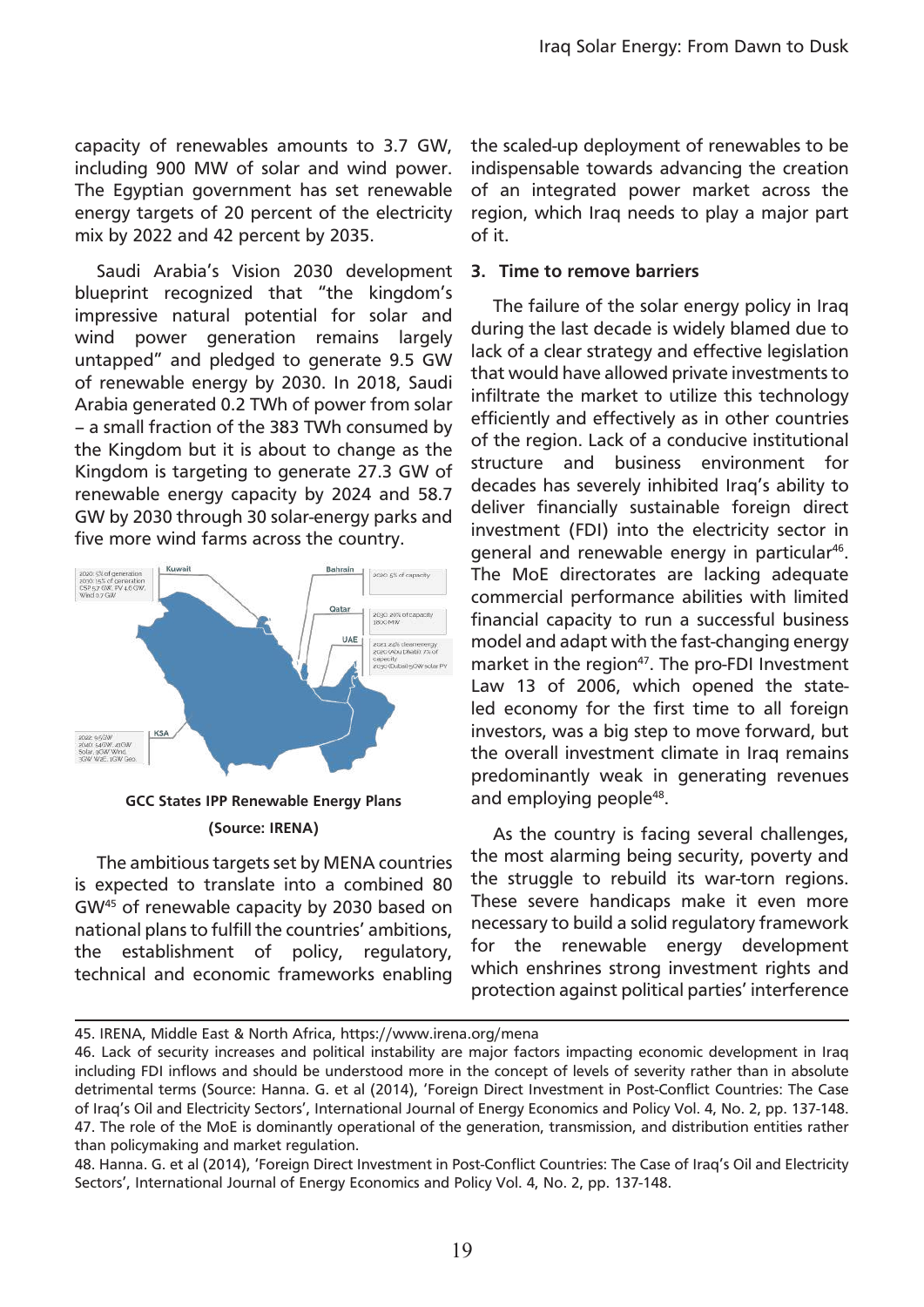and influence<sup>49</sup>, to some extent, offsets the huge corruption risks that prevail in much of the MoE. There is also a need for a smooth transition of the electricity sector from a publicsector dominance into a more diversified sector where private investment brings its contribution to meet the future growth, creation of jobs and access to global value chains<sup>50</sup>.

The fact remains that the current initiatives by the government are not sufficient to stimulate significant growth of using solar energy in Iraq for several barriers, some which have been acknowledged by the government and others not <sup>51</sup>:

#### **3.1 Financial barriers**

The website of the Ministry of Electricity provides the needed technical and financial regulations for citizens to finance and install roof-top solar units<sup>52</sup>. However, affordability and lack of adequate financing channels remain the main challenge. The government needs to take the initiative to make investments in the solar energy sector more appealing through funds, tax incentives and customs exemptions to eliminate the financial barriers. Tax incentives, similar to ones in Jordan, should include 100 percent tax exemption for ten years when investing in renewable energy construction in certain areas were socioeconomic developments are needed.

# **3.2 The electricity grid**

Another key factor hindering the development of solar energy is lack of supporting infrastructure. The unstable nature of the electricity grid in Iraq will present a major challenge to the operator during power off-take from solar energy as the power system is preliminary designed to support the needs of centralized systems with marginal or no spinning reserve. Since 1990s, the grid has been facing several concurrent challenges besides the high AT&C losses. The development in the grid has not kept pace with the electricity demand and the addition of new generation<sup>53</sup>. As a result, a sizable share of power transformers, feeders, and distribution transformers are overloaded or operating under capacity. Overloading has been increasing the likelihood of technical faults and network failures, causing outcries among the public especially during summer time<sup>54</sup>. It is unexpected the transmission and distribution sector will attract private investment and the government has been ambivalent about whether or not it will proceed with the corporatization of distribution directorates as a result of restructuring of the electricity sector.

# **3.3 Public-private competition**

The double-dipped subsidies of the oil and gas fuels supplied to the power stations and extremely low electricity tariff to the consumers are inhibiting the drive for businesses and households to seek alternative sources for electricity in one hand, while the high upfront capital cost of the PV panels is making consumers reluctant to switch from the neighborhood generator monthly payment on the other. Besides, solar energy has been further marginalized as the negative externalities such as the health and environmental impacts associated with air pollution through fossil fuel power plants have never factored into the electricity prices in Iraq while at the same time, positive externalities such as the social and environmental benefits

53. Iraq achieved for the first time a peak generation exceeding 20 gigawatts (GW) in summer 2019.

<sup>49.</sup> TV interview with Minister of Electricity Luay AlKhatteeb, 20/2/2019 (in Arabic), https://ahlalrafidain.online/ar/ index.php/2019-02-19-20-31-36/item/324-2019-02-20-12-57-37 .

<sup>50.</sup> Istepanian, H (2014), "Iraq's Electricity Crisis', The Electricity Journal, May, Vol. 27, Issue 4, pp. 51 – 69.

<sup>51.</sup> Harry H. Istepanian and Luay Al-Khatteeb (2015), Turn a Light On: Electricity Sector Reform in Iraq, The Brookings Institution https://www.brookings.edu/research/turn-a-light-on-electricity-sector-reform-in-iraq/.

<sup>52.</sup> The Ministry of Finance has finalized an easy loan scheme through which the public and private banks are able to finance the capital investment and installation costs for households with roof-top solar units from accredited manufacturers and suppliers https://www.moelc.gov.iq/uploads/attachments/info\_1.pdf.

<sup>54.</sup> AlJazeera.com, https://www.aljazeera.com/news/2018/07/electricity-cuts-iraq-life-unbearable-summerheat-180731111220743.html, (31/7/2018)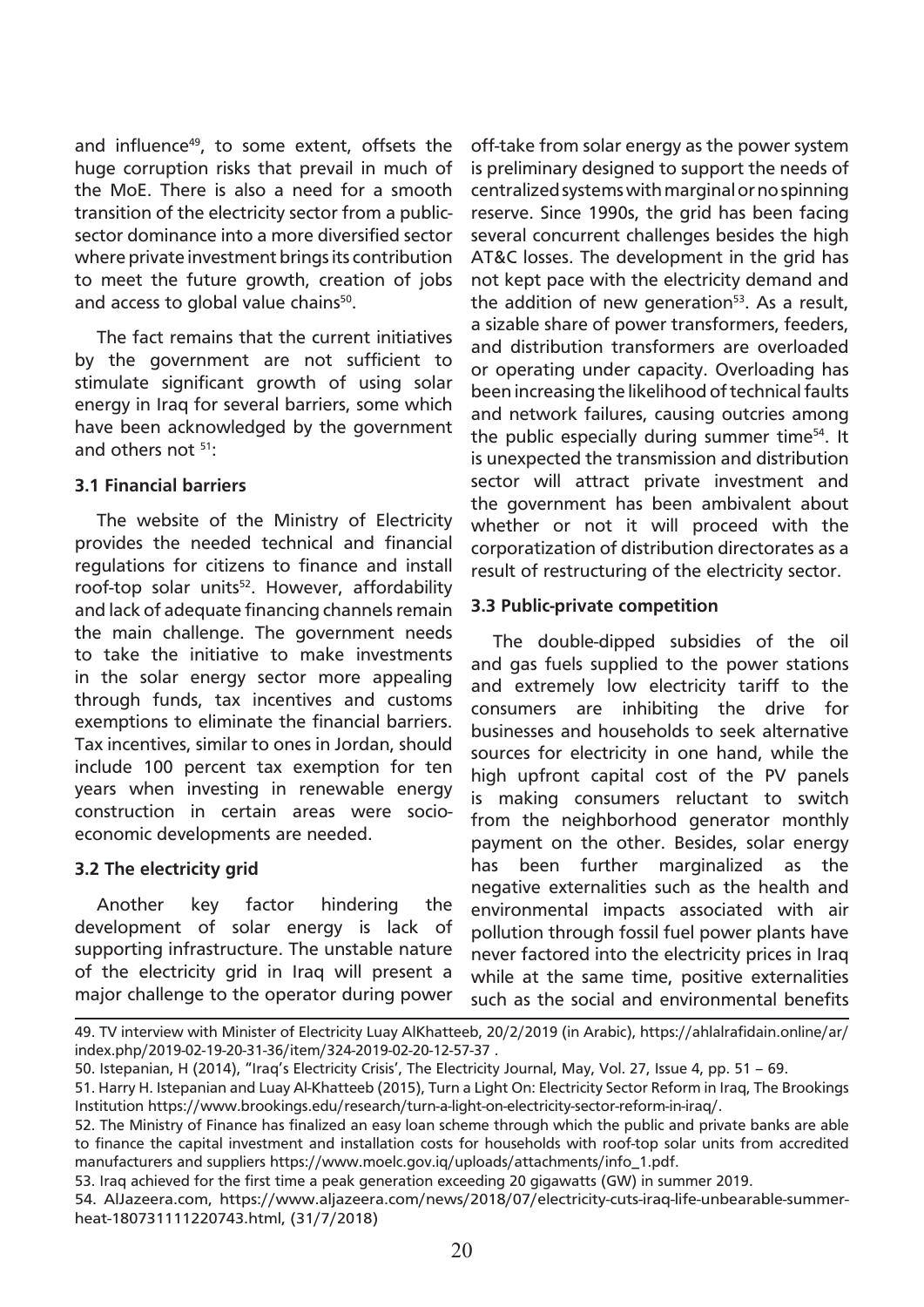of clean energy have been completely ignored. As a result, neighborhood generators and low electricity tariff will remain dominant while the penetration of rooftop solar energy will remain marginal.

### **3.4 Information & technology access**

Limited information on solar energy related information and technology is also prohibitive to project development in Iraq. In June 2018, IRENA developed in coordination with the UNDP and RCREEE integrated a new solar resource of Iraq into IRENA's Global Atlas. The solar map will help to identify Iraq's best solar resources, informing and facilitating renewable energy planning across the country. The map has been very important for showcasing Iraq's potential solar resources, key information about land availability, populated areas and grid access.

The availability of solar data is vital for supporting investor interest and project development. Technical knowledge regarding the potential of mature technologies is also largely unavailable as a result of deficient resource assessment databanks and a lack of understanding about relevant technical and cost considerations. A lack of information regarding energy supply and demand at the dispersed level was hindering commercialization of solar energy affected by a lack of information on durability, reliability and performance of PV panels.

# **3.5 Capacity building and training**

The government hired more than 500,000 new employees since November 2019 in an attempt to appease months of antigovernment rallies. Several thousands of the unskilled workers who have joined the Ministry of Electricity should be admitted to apprenticeship programs to become the future workforce for the solar program. At present, there is a lack of both trained personnel and training facilities for the installation, operation, and maintenance of solar energy. Skilled individuals from a wide range of technical

disciplines are required to develop sound and commercially viable industry. Without an adequate indigenous skilled and semi-skilled workforce, a sustainable renewable energy industry in Iraq will be difficult to achieve.

#### **3.6 Social awareness and acceptance**

There is a considerable lack of awareness regarding renewable energy technologies and the benefits they can provide to communities. This is largely due to inadequate awareness programs aimed at educating the general public on the advantages of installing rooftop PV panels compared to monthly payment to the neighborhood generators. Practical information regarding the financing from local banks and financial institutions is also limited thereby preventing communities from exploring the option.

#### **4. A Path forward**

Iraq's solar energy strategy should be based on attracting foreign direct investments with strong commitment to diversifying its energy mix and to become energy independent bolstered by its willingness to collaborate with international array of local and foreign partners. Iraq's path forward is not, however, free of potential pitfalls. In order to ensure financial support for its solar energy infrastructure, the country should demonstrate both political and economic stability. Doing this effectively will not be easy. Iraq, like other resource-rich frontier markets, will almost certainly attract enormous foreign investments as the battle against bureaucracy, corruption, sectarianism and nepotism continues. If the country proves judicious and capable of channeling investment into key infrastructures, the benefits to the economy will grow exponentially. It is a bold but necessary step for the government to consider transferring subsidies from fossil fuels to renewable energy in order to bridge the competitive gap between them. It is also important to note that the cost burdens and gains of transferring subsidies are shared by both consumers and producers. Another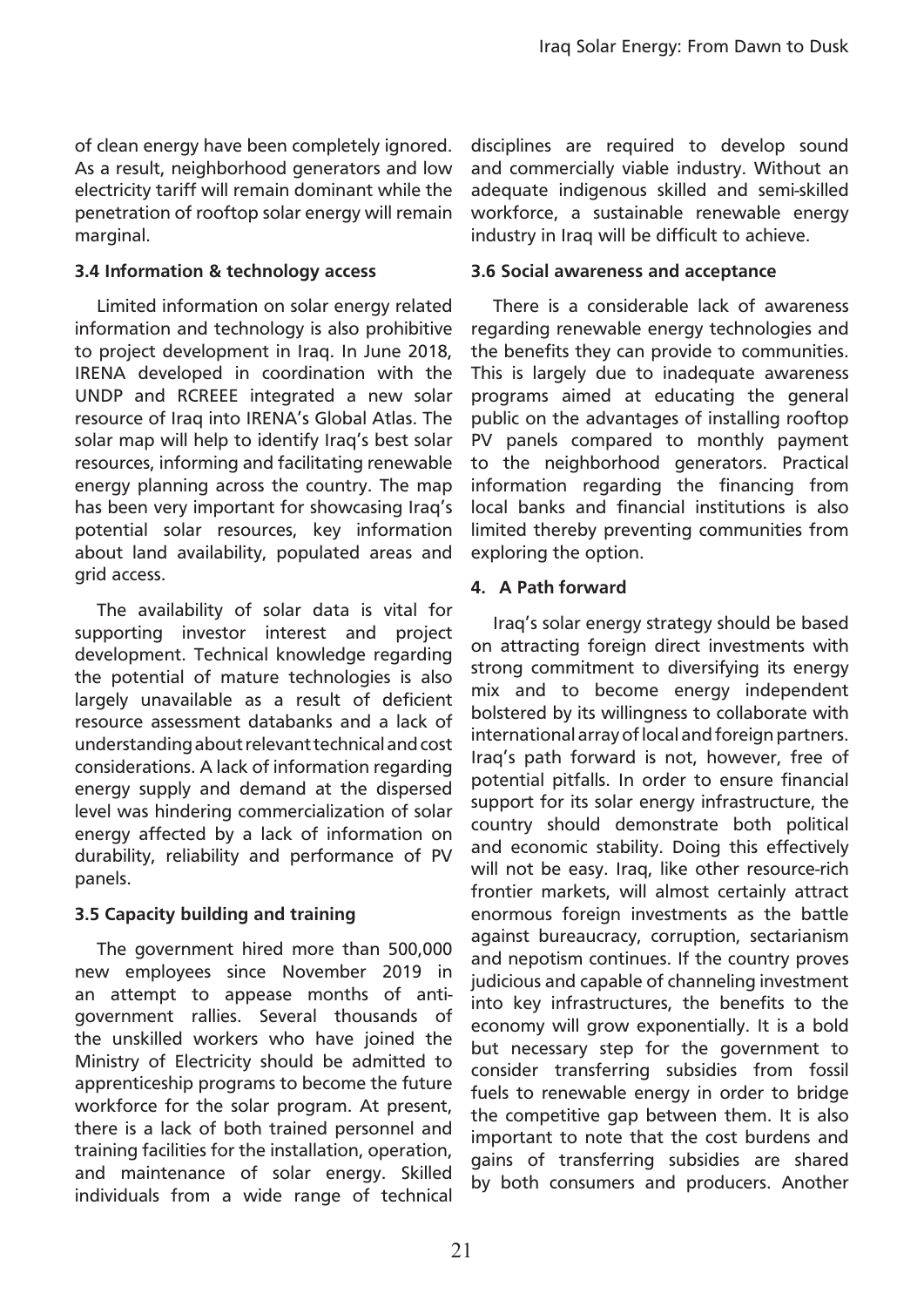approach to bridge the competitive gap between renewable energy and fossil fuels is to account for the negative and positive externalities through offsetting some of the revenue from oil and gas toward a renewable energy program. The negative externalities associated with fossil fuel combustion include health and environmental costs and the positive externalities associated with solar energy include reduced air pollution caused by oil fields<sup>55</sup>.

Financing the solar energy will remain the bottleneck for stimulating and encouraging project development in Iraq. Financing arrangements to support investment in solar energy must be developed at the local, national, and international level in order to encourage technology adoption. Aside from government subsidies, innovative funding programs should be developed, particularly for small solar project investors along with entering negotiations with investment banks and international financing institutions for IPP projects.

Iraq's energy policy makers should disengage from political impasses and focus on the future of the energy sector itself and its role in the national economy. Energy security should be emphasized in the first place. In the Iraqi case that is very convincing – for both the government and people. Current investment legislation and energy laws in their current forms are not helping to foster energy security unless several amendments are introduced to correct its many flaws and contradictions. More importantly, it cannot exist on its own without a fresh policy amid the low oil prices that defines the framework under which it should function post oil-based economy. The notion of solar energy in Iraq is more of a want than a need should be reviewed. The country is currently not as motivated to develop alternate energy sources as are other countries in the region, where development of renewable energy development has made substantial progress towards energy diversification that is likely to pay dividends in the long term.

The answer to strengthening the presence of solar energy in Iraq does not lie in any one solution to these challenges; rather, a holistic approach must be employed. The GoI must take bold steps towards restructuring energy policy in order to increase energy security and move towards a sustainable electricity supply in the future. Primarily, policies should focus on bridging the competitive gap between solar energy and fossil fuels through measures such as subsidy transfers and accounting for negative and positive externalities. Increasing the competitiveness of solar energy alone is not sufficient; issues such as poor transmission and distribution infrastructure, financing and bankability must also be addressed.

The path towards a sustainable energy future in Iraq is by no means simple, but a solution certainly exists. Although a number of approaches have been presented to encourage the growth of renewable energy in Iraq, all of these solutions will undoubtedly require significant effort and dedication on behalf of the government. Iraq must consider the longterm social, economic and environmental benefits of solar energy power generation for its people. Investing in sustainable energy technologies today will pave the road towards a secure energy future for tomorrow.

55. Istepanian, H. (2018), 'Solar Energy in Iraq from Outset to Offset', Iraq Energy Institute, UK, October https://iraqenergy.org/2018/10/18/solar-energy-in-iraq-from-outset-to-offset/ .